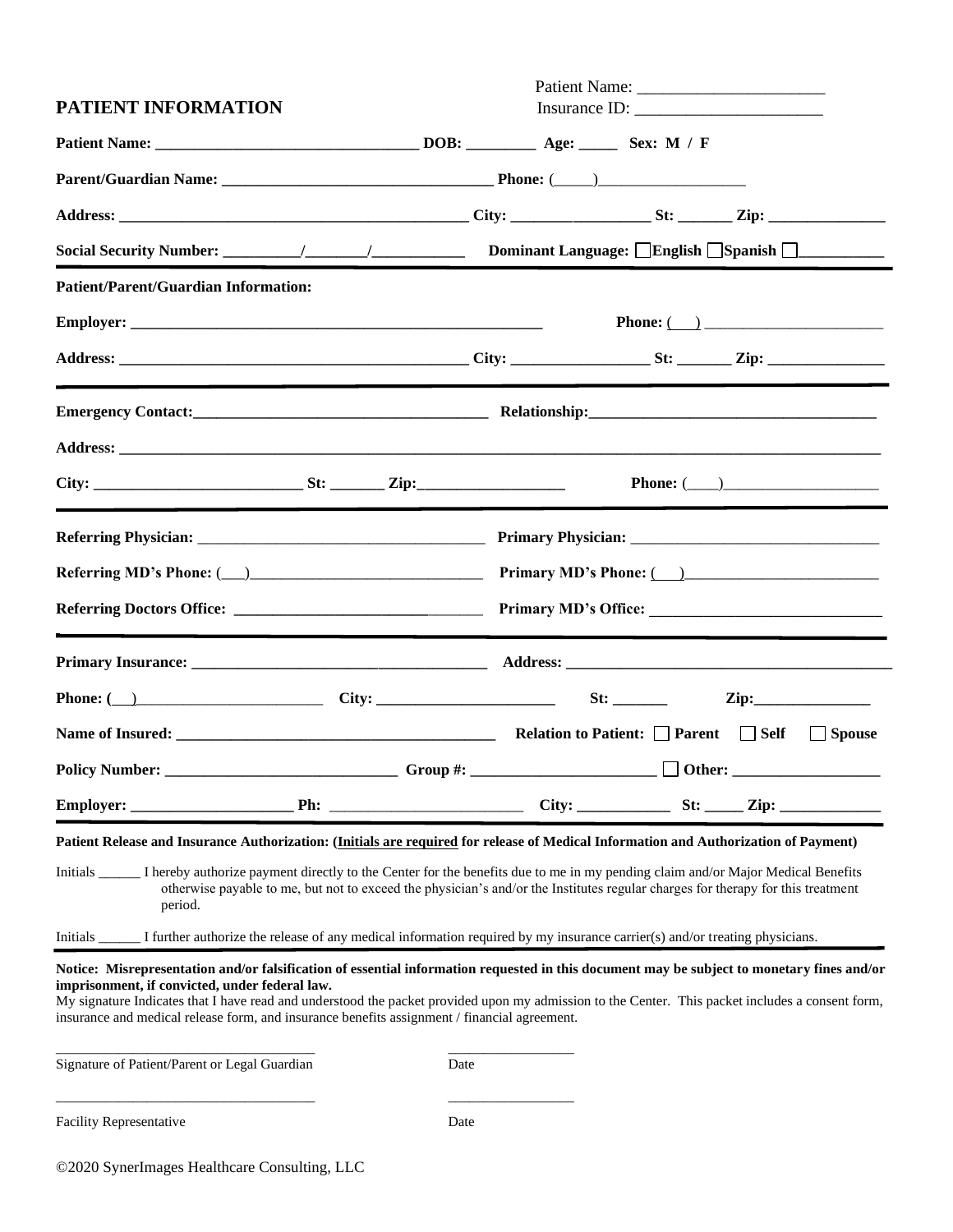## **ADMISSION FORM COMPREHENSIVE TREATMENT PLAN AGREEMENT**

The following is a description of this clinic's policies regarding the comprehensive treatment plan. Please read and indicate your agreement to abide by these policies by initialing and signing where indicated. If you have any questions about these policies, please ask a representative of this clinic before signing.

#### **Non-Discrimination Policy**

The Center does not discriminate against any person on the basis of race, color, national origin, disability, or age in admission, treatment, or participation in its programs, services and activities, or in employment. For further information, contact the Front Office Supervisor or TTY State Relay at 1 800 735-2988.

Speech, Hearing and Visual assistance communication guides are available at no charge and upon request. For further information, contact the Front Office Supervisor or TTY State Relay at 1 800 735-2988.

Initials\_\_\_\_\_\_\_\_\_\_

#### **Scheduling Policy and Consent to Treat**

I, the Patient/Parent or Legal Guardian hereby consent to treatment for therapy services. I further understand that once a weekly treatment appointment schedule has been determined, this clinic is often unable to accommodate changes for temporary periods of time. When a permanent change in time is needed, I must give as much advanced notice as possible for the clinic to attempt to accommodate this request. A change in time may necessitate a change in therapists as well.

I understand that in order to receive maximal benefit from treatment, it is important for treatment to occur each week. I understand that I have up to two weeks from the time of cancellation to make up for the cancelled session. I understand that I will lose the cancelled session if not made-up within two weeks. I understand that a make-up session may occur with this clinics substitute therapist, our regular therapist, or another skilled therapist with this clinic and may be offered as a separate session or by adding on additional time to several sessions.

I understand that notification of vacations or family obligations is requested at least two weeks prior to the expected absence, to facilitate rescheduling our appointment(s). I understand that we are entitled to make up sessions for vacation time two weeks before or following our vacation time.

I understand that the clinic is open except in cases of severe weather conditions requiring businesses to close. It is my responsibility to call the clinic to determine whether changes in the scheduled time of treatment are needed and if the opening of the clinic has been delayed. Families may cancel treatment if they do not wish to travel in poor weather conditions. I understand that if treatment time falls on a federal holiday that I am encouraged to make up these sessions.

I understand that if our therapist is ill or on vacation, the clinic will provide a substitute therapist to ensure continuation of services. This clinic will make every effort to schedule the therapist at our regularly scheduled appointment time. If this cannot occur, the clinic will provide an alternate appointment time.

I understand that if we do not keep a scheduled appointment or if we do not cancel a session before the session is scheduled to begin, that time of treatment is forfeited.

I have read and agree to abide by the above policies.

Initials\_\_\_\_\_\_\_\_\_

Patient Name: \_\_\_\_\_\_\_\_\_\_\_\_\_\_\_\_\_\_\_\_\_\_\_\_\_\_\_\_\_\_\_\_\_ Insurance ID: \_\_\_\_\_\_\_\_\_\_\_\_\_\_\_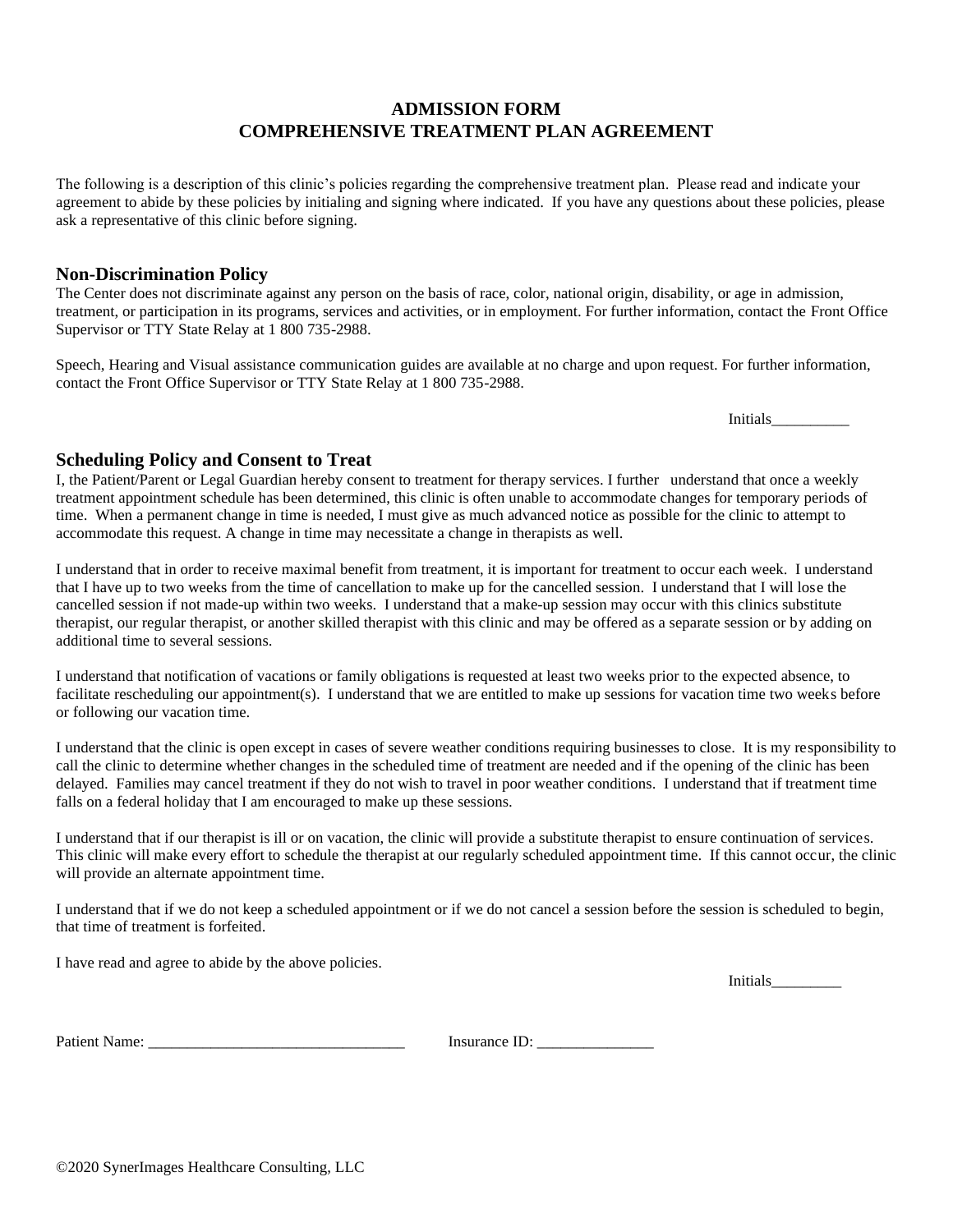#### **Office Policy for Families with Child Clients**

I understand that infants and toddlers often need to be accompanied by a parent during treatment; all other individuals are asked to please wait in the waiting room during treatment sessions. Observations of my child's treatment session may be scheduled upon request.

I understand that I am responsible for waiting with my child in the waiting room until the treatment session begins and monitoring my child's play in the waiting room. I understand that the clinic prefers I wait during the session so that I am able to monitor some of my child's treatment when appropriate. I understand that it is the policy of this clinic that a parent or legal guardian must remain in the clinic during treatment sessions.

**Acknowledgement of Risk**

I understand that there is some risk inherent in the use of therapeutic equipment at this clinic, and I agree to indemnify and hold the clinic harmless for any and all losses and claims for any injuries occurring to my child or myself from the use of therapeutic equipment. Initials

#### **Coordination of Care**

I give permission to have this clinic contact and discuss my child's/my case with all persons whose names I have provided as professionals working with my child or myself.

I give permission for this clinic to send copies of progress reports to all referral sources whose names I have provided. Initials\_\_\_\_\_\_\_\_

## **Teaching and Education of Students**

| I give permission for occupational, physical, and speech therapy students to observe me or my child's therapy. I understand that I will<br>be notified before such observation takes place. |                 |
|---------------------------------------------------------------------------------------------------------------------------------------------------------------------------------------------|-----------------|
|                                                                                                                                                                                             | <i>Initials</i> |

**Consent to Photograph** I give permission for photographs/videotapes to be taken of myself, or my child for educational and/or promotional purposes. I

**\_\_\_\_\_\_\_\_\_\_\_\_\_\_\_\_\_\_\_\_\_\_\_\_\_\_\_\_\_\_\_\_\_\_\_\_ \_\_\_\_\_\_\_\_\_\_**

understand that any photographs or videotapes will be reviewed by me before they are released.

Signature of Patient/Parent or Legal Guardian Date News, 2008. Clear Date Date News, 2014

Signature of Witness Date

Patient Name: \_\_\_\_\_\_\_\_\_\_\_\_\_\_\_\_\_\_\_\_\_\_\_\_\_\_\_\_\_\_\_\_\_ Insurance ID: \_\_\_\_\_\_\_\_\_\_\_\_\_\_\_

Initials\_\_\_\_\_\_\_\_

Initials

**\_\_\_\_\_\_\_\_\_\_\_\_\_\_\_\_\_\_\_\_\_\_\_\_\_\_\_\_\_\_\_\_\_\_\_\_ \_\_\_\_\_\_\_\_\_\_**

Initials\_\_\_\_\_\_\_\_\_\_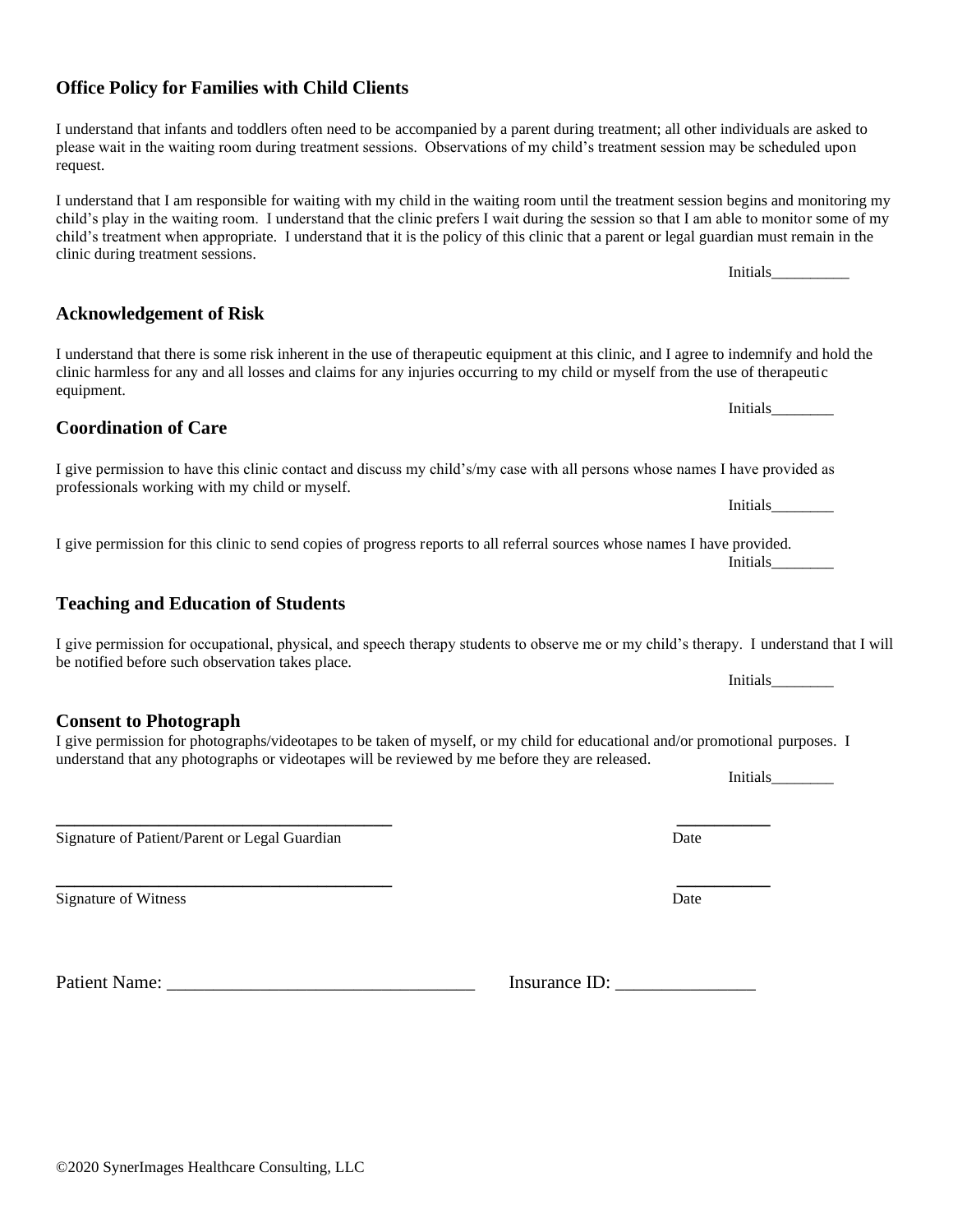#### **ADVANCE DIRECTIVES POLICY**

**Early Bird Pediatric Therapy Clinic, Inc.** requires each person receiving treatment in this facility to sign the following notice to be in compliance with the Self-Determination Act regarding advance directives. In this facility should a patient suffer a life-threatening situation this signed notice implies agreement on the resuscitation and transfer of the individual to a higher medical care. If in the event the person has an Advance Directive and has provided it to our office, we will honor the patient's directive. Any further concerns regarding this policy should be addressed with your physician.

I have read the above policy and understand the information in this policy.

\_\_\_\_\_\_\_\_\_\_\_\_\_\_\_\_\_\_\_\_\_\_\_\_\_\_\_\_\_\_\_\_\_\_\_\_\_ \_\_\_\_\_\_\_\_\_\_

Name of Patient [Please print name]

\_\_\_\_\_\_\_\_\_\_\_\_\_\_\_\_\_\_\_\_\_\_\_\_\_\_\_\_\_\_\_\_\_\_\_\_\_

Signature of Patient/Parent or Legal Guardian Date

Signature of Facility Witness Date

\_\_\_\_\_\_\_\_\_\_\_\_\_\_\_\_\_\_\_\_\_\_\_\_\_\_\_\_\_\_\_\_\_\_\_\_\_ \_\_\_\_\_\_\_\_\_\_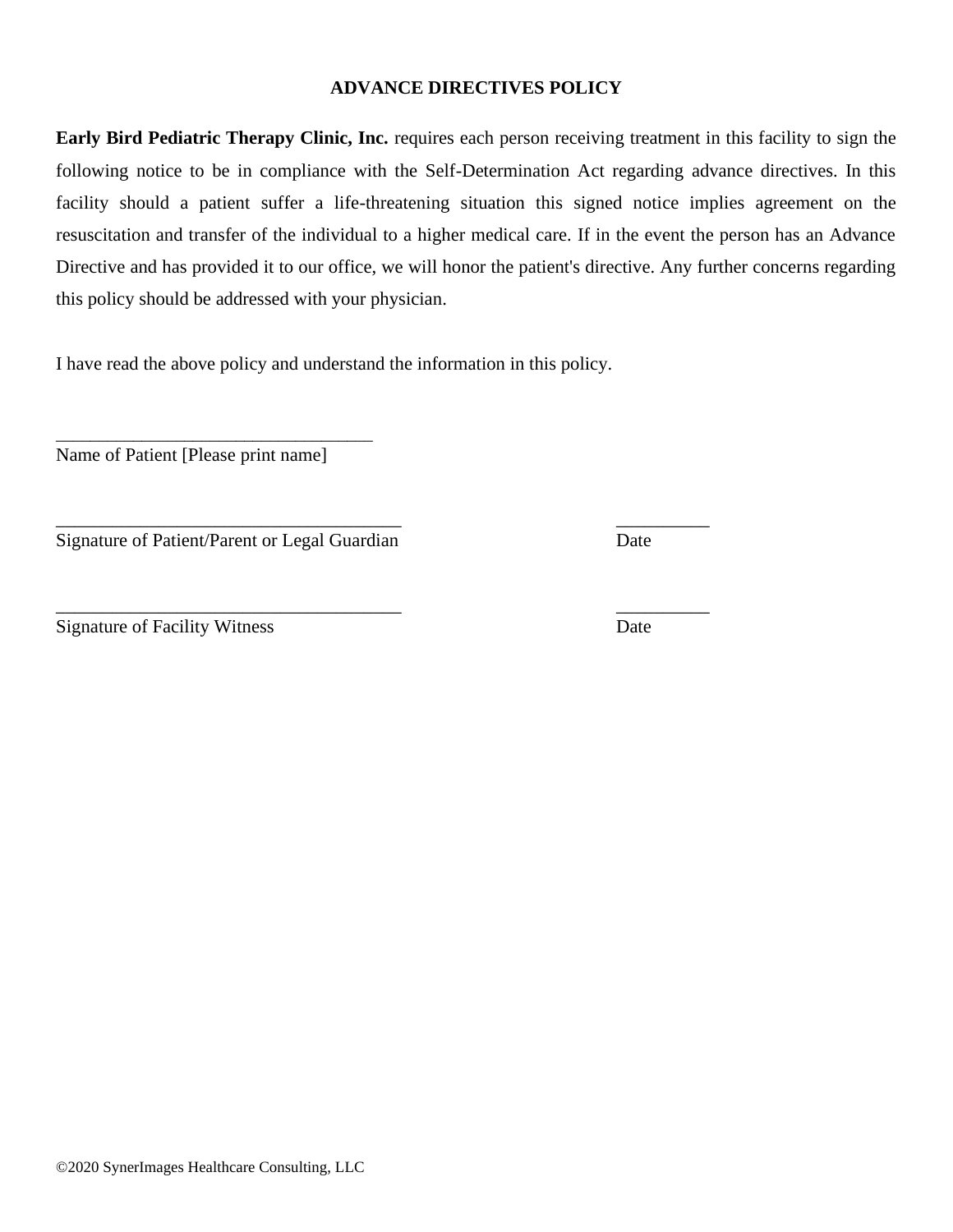## **STATEMENT OF PATIENT BILL OF RIGHTS**

In recognition of the responsibility of this facility in the rendering of patient care, these rights are affirmed in the policies and procedures of

# **Early Bird Pediatric Therapy Clinic, Inc.**

**S**ervice(s) without regard to race, color, age, sex, sexual orientation, religion, marital status, handicap, national origin or sponsor:

The patient's cultural, psychological, spiritual & personal values are respected.

**R**easonable physical access to the Facility

**P**rivacy appropriate to care

**C**onsiderate, respectful and dignified care

**A** secure environment for self and property

**T**he opportunity to communicate effectively

**U**ncompromised care regardless of the presentation of complaints relating to the quality of previous care received in this Facility.

**S**trict confidential treatment of disclosures and records and to opportunity to approve or refuse the release of such information, except when required by law

**T**he opportunity to obtain complete and current information from the patient's therapist concerning the diagnosis, treatment and prognosis in terms the patient can be reasonably expected to understand. When it is not medically advisable to give such information to the patient, the information should be made available to an appropriate person on the patient's behalf.

**T**o know, by name the doctor responsible for coordinating the patient's care.

**T**he opportunity to participate in decisions involving the patient's health care, unless contraindicated by concerns for the patient's health.

**I**nformation necessary from the patient's doctor to give an informed consent prior to the start of any procedure and/or treatment including:

Significant medical risks involved

Probable duration of incapacitation

Information and alternatives for medical care or treatment

Consequences of not complying with therapy

Name of person responsible for procedures and/or treatment

**O**pportunity to refuse treatment to the extent permitted by law and information regarding the medical consequences of refusal or noncompliance with prescribed therapy

**P**atients have the right to expect a quick response to reports of pain. **Y**our reports of pain will be believed;

Information about pain and pain relief measures;

A concerned staff committed to pain prevention and management;

Health professionals who respond quickly to reports of pain; and

Effective pain management

By signature herein, I certify I have received a copy of the Patient Bill of Rights and was given the opportunity to ask questions regarding this notice with company Administrator or their designee.

 $\mathcal{L}_\text{max} = \mathcal{L}_\text{max} = \mathcal{L}_\text{max} = \mathcal{L}_\text{max} = \mathcal{L}_\text{max} = \mathcal{L}_\text{max} = \mathcal{L}_\text{max} = \mathcal{L}_\text{max} = \mathcal{L}_\text{max} = \mathcal{L}_\text{max} = \mathcal{L}_\text{max} = \mathcal{L}_\text{max} = \mathcal{L}_\text{max} = \mathcal{L}_\text{max} = \mathcal{L}_\text{max} = \mathcal{L}_\text{max} = \mathcal{L}_\text{max} = \mathcal{L}_\text{max} = \mathcal{$ 

Patient or Guardian Signature Date

 $\mathcal{L}_\text{max} = \mathcal{L}_\text{max} = \mathcal{L}_\text{max} = \mathcal{L}_\text{max} = \mathcal{L}_\text{max} = \mathcal{L}_\text{max} = \mathcal{L}_\text{max} = \mathcal{L}_\text{max} = \mathcal{L}_\text{max} = \mathcal{L}_\text{max} = \mathcal{L}_\text{max} = \mathcal{L}_\text{max} = \mathcal{L}_\text{max} = \mathcal{L}_\text{max} = \mathcal{L}_\text{max} = \mathcal{L}_\text{max} = \mathcal{L}_\text{max} = \mathcal{L}_\text{max} = \mathcal{$ 

Company representative Signature Date

*©2020 SynerImages Healthcare Consulting, LLC. All rights reserved Attachment 2.5 b*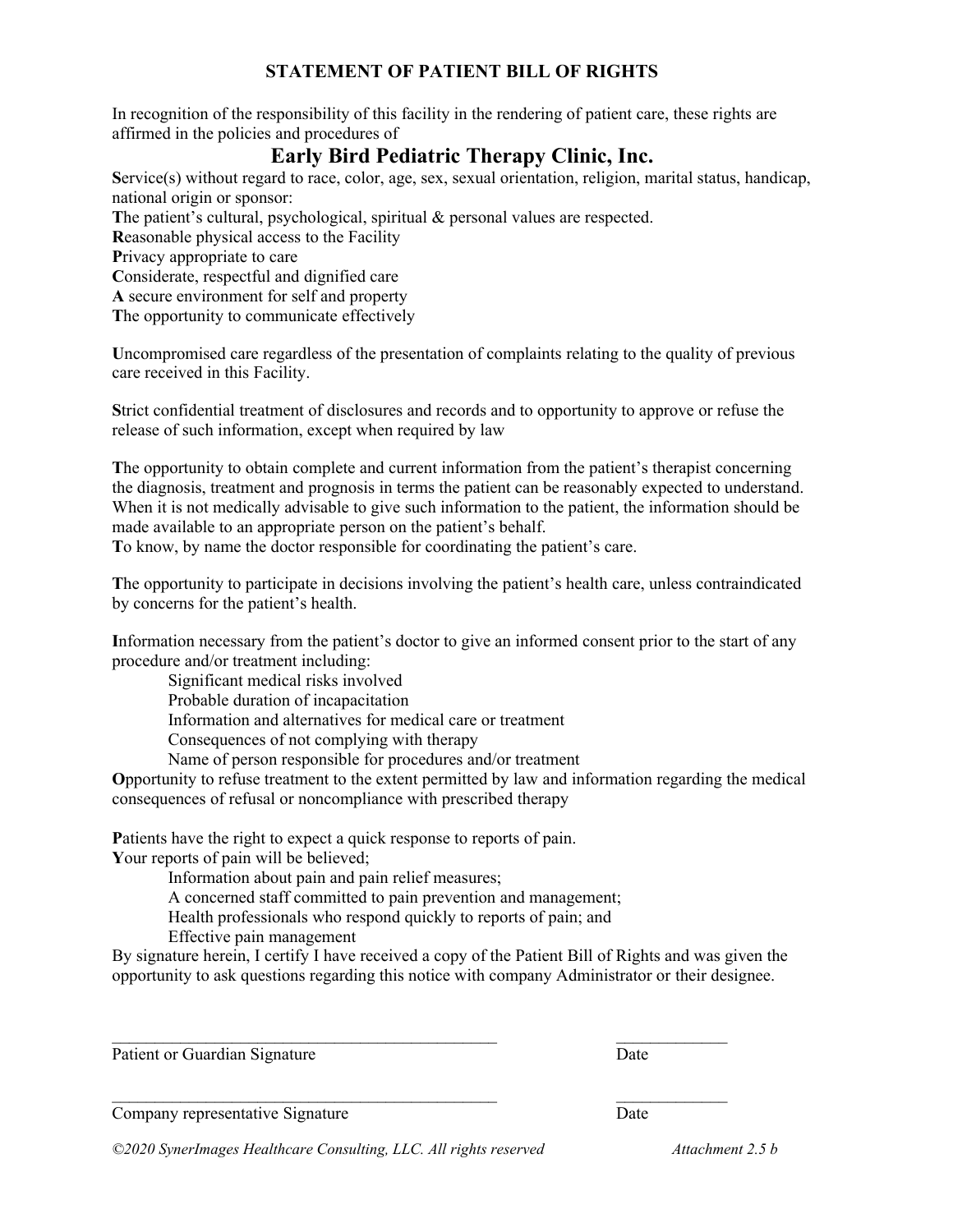# **Early Bird Pediatric Therapy Clinic, Inc.**

# **SUBJECT: Patient Responsibilities**

# PURPOSE

Inform the patients of their responsibilities as a participant in the total care process.

# **POLICY**

## **All patients are responsible for:**

- 1. Behavior that shows respect and consideration for other patients, family, visitors and personnel of the Center.
- 2. Assuring that the financial obligations for health care rendered are paid in a timely manner.
- 3. Accepting consequences of their actions if they should refuse a treatment or procedure, or if they do not follow or understand the instructions given to them by the doctor or their health care team member.
- 4. Providing the Center to the best of their knowledge with an accurate and complete medical history about present complaints, past illnesses, hospitalization, surgeries, and existence of advance directives, medications and other pertinent data.
- 5. Follow the plan of treatment recommended by the doctor primarily responsible for the patient's care and/or other personnel authorized by the Center to instruct patients.
- 6. Notifying the Center of any change in their condition or circumstances.
- 7. Keeping their appointment for scheduled services. If they anticipate a delay or must cancel the scheduled service, it is their responsibility to notify the Center as soon as possible.
- 8. The disposition of their valuables while at the Center is the responsibility of the patient or guardian.

| <b>Patient or Parent (if minor):</b> | Date: |  |
|--------------------------------------|-------|--|
| Witness by:                          | Date: |  |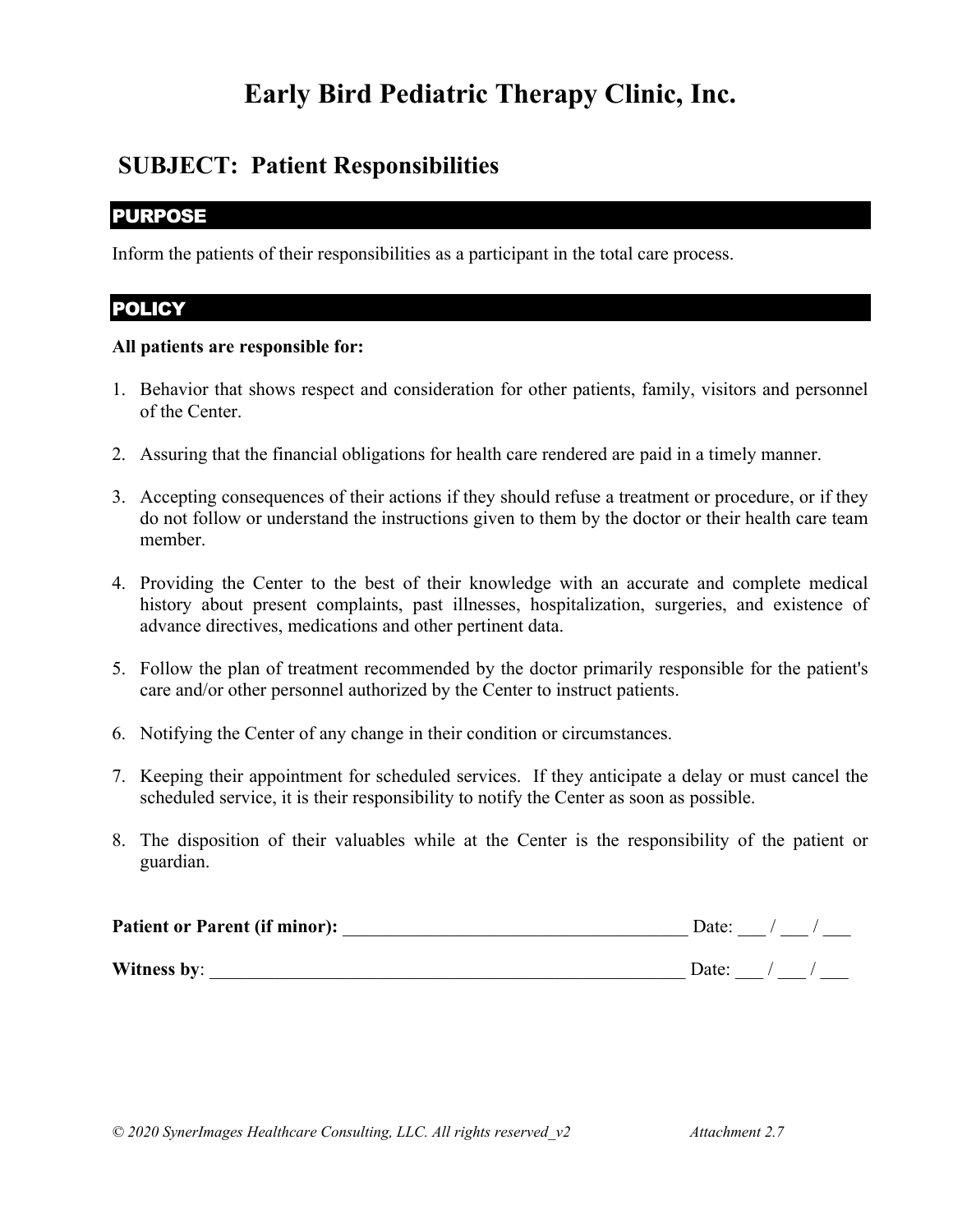Patient Name

Date  $\Box$ 

# **EARLY BIRD PEDIATRIC THERAPY CLINIC, INC.**

# **COVID-19 PATIENT PROTOCOL**

## **SYMPTOMATIC CASES**

• Patients showing symptoms related to COVID-19, or with family members experiencing symptoms known to occur with COVID-19, will **NOT** be seen until they have received negative results.

## **EXPOSURE CASES**

• Patient may return to the clinic after he/she, as well as anyone else in their household exposed to COVID-19, has negative test results.

## **POSITIVE CASES**

- Patient may return to in-clinic treatments after everyone in their household has negative test results for COVID-19.
- COVID-19 positive patients, and their entire households, should remain in quarantine for at least 10 days and until:
	- **NO** fever is present for 24 hours; as well as
	- Showing symptom improvements as indicated per the CDC.
- **It is our policy that patients are to return to therapy until negative COVID-19 results have been received by everyone in their household.** Due to the nature of our industry, Early Bird Pediatric Therapy employees are taking every precaution necessary to ensure the safety and wellbeing of medically fragile individuals – including all of our patients and staff, as well as their families.

## **ATTENDANCE POLICY EXCEPTIONS**

- Appointments missed due to any COVID-19 reasons will **NOT** be counted against the patient's attendance rate percentages.
- Patients missing appointments due to COVID-19 related reasons are to be allowed to place their treatments on a temporary hold and will **NOT** be penalized until they are clear to return.
- Patients have the option to request treatments via telehealth as an alternative to receiving in-clinic treatments while they stay home during the COVID-19 pandemic, contingent in the coverage provided by their medical insurance.

\_\_\_\_\_\_\_\_\_\_\_\_\_\_\_\_\_\_\_\_\_\_\_\_\_\_\_\_\_\_ \_\_\_\_\_\_\_\_\_\_\_\_\_\_\_\_\_\_\_\_\_\_\_\_\_\_\_\_\_\_

## **I have read and agree to abide by the above policies.**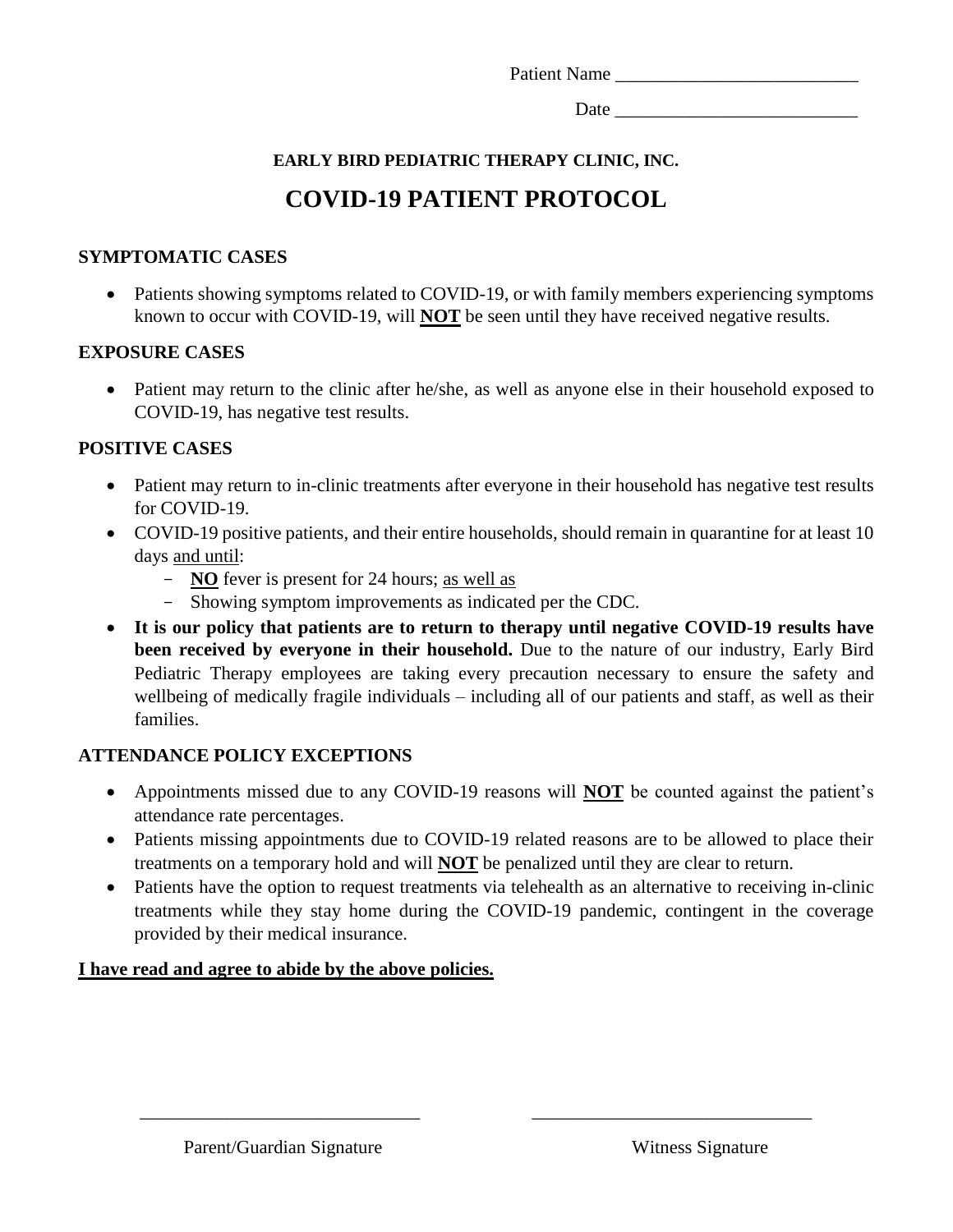

Patient Name:

ID:

Regular attendance and participation in the therapy your child receives is very important for their progress and development. Without this participation, therapy will not be effective.

It is the policy of Early Bird Pediatric Therapy Clinic that patients abide by the following:

- Regular attendance is required of all patients. Regular attendance is defined as 75% of attendance at the time the visit is scheduled of each authorization period. Excessive tardiness will count negatively towards attendance.
- If the patient is unable to attend, the clinic must be notified 24 hours in advance.
- Make-up appointments will be made available to avoid disruptions in therapy services. If there is prior knowledge of missed appointments (ex. Doctor appointments, vacation, etc.), parents may schedule make-up appointments in advance.

## **Early Bird Pediatric Therapy has the discretion to reduce therapy treatment and/or discharge patients that fall below 75% attendance and notify the child's PCP.**

# **Attendance Supplemental Information**

**Hospitalizations** – Any hospitalization that resulted in 48-hour admission or longer requires written approval from the patient's PCP prior to continuing therapy sessions.

**Appointment Holds** – Early Bird Pediatric Therapy allows for patients to hold their scheduled slots for 30 days for the following reasons:

- Medical problems/complications that prevents the patient from receiving therapy
- Loss of insurance coverage
- Loss of insurance authorization (including denial/reduction of therapy sessions pending appeals)

After the 30 days, Early Bird Pediatric Therapy staff has the discretion to remove the visit(s) from the schedule and will attempt to reschedule upon their return to the same/similar time slot.

## **Treatment Availability**

Please select days and times your child will be available once therapy is ready to be scheduled *(select at least three days).*

|                                               |  | $M \cap T \cap W \cap TH \cap F$ |  |
|-----------------------------------------------|--|----------------------------------|--|
| Morning (8:00 AM - 11:00 AM)<br>$\Box$        |  |                                  |  |
| $\Box$ Afternoon (12:00 PM - 3:00 PM)         |  |                                  |  |
| Evening $(4:00 \text{ PM} - 7:00 \text{ PM})$ |  |                                  |  |
|                                               |  |                                  |  |
|                                               |  |                                  |  |

Patient/Parent Signature: \_\_\_\_\_\_\_\_\_\_\_\_\_\_\_\_\_\_\_\_\_\_\_\_\_\_\_\_ Date: \_\_\_\_\_\_\_\_\_\_\_\_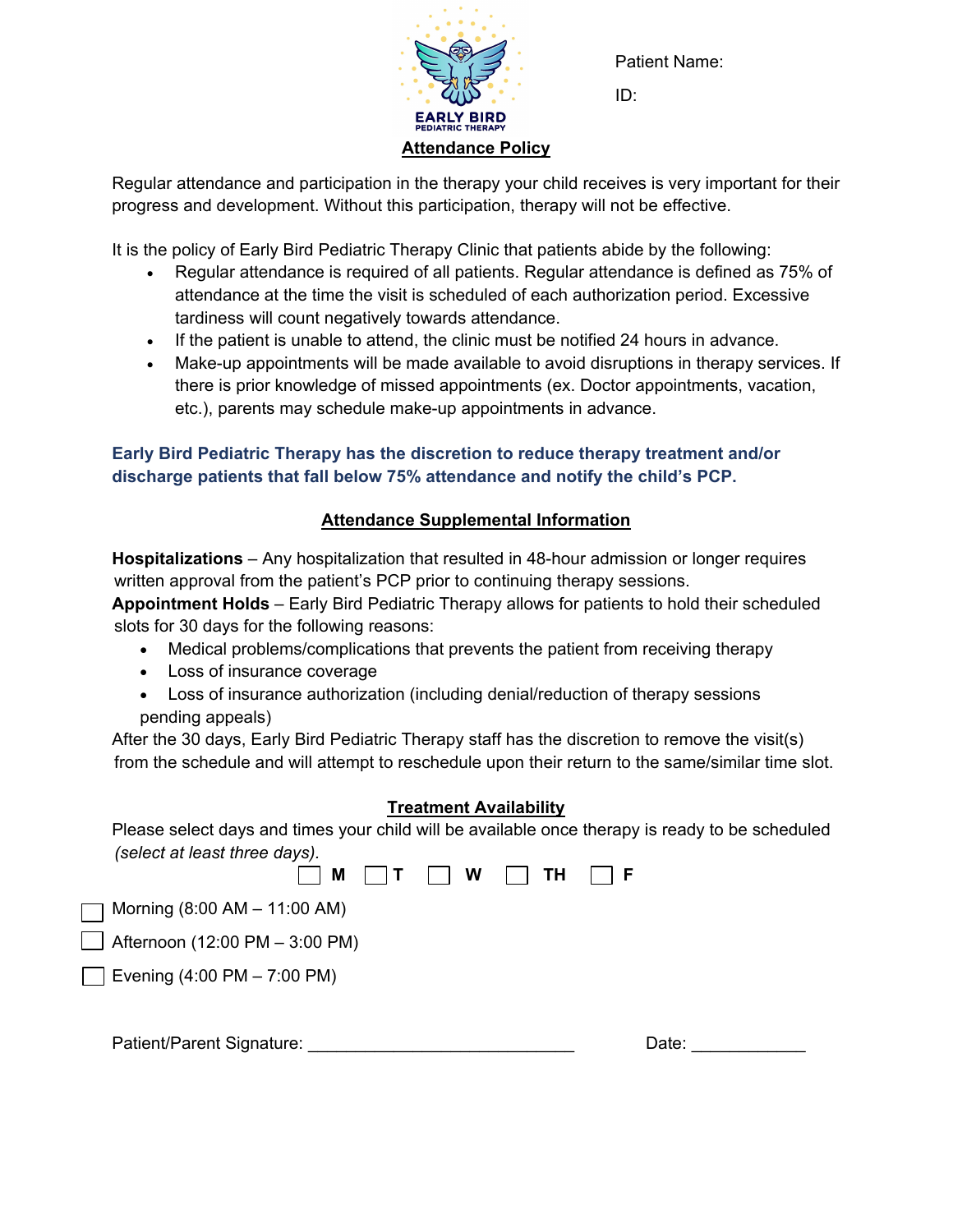### **NOTICE OF HIPAA PRIVACY PRACTICE CONSENT**

### I HEREBY CONFIRM THAT THE HIPAA POLICY HAS BEEN PROVIDED TO THE CLIENT/PARENT/GUARDIAN AT TIME OF THIS ADMISSION

#### **CHANGES TO THIS NOTICE**

We reserve the right to change our practices and to make the new provisions effective for all PHI we maintain. Should our information practices change, we will post the amended Notice of Privacy Practices in our office and on our website. You may request that a copy be provided to you by contacting the Privacy Officer.

#### **COMPLAINTS**

If you believe your privacy rights have been violated, you may file a complaint with **Early Bird Pediatric Therapy Clinic, Inc.** or with the Office for Civil Rights, U.S. Department of Health and Human Services. To file a complaint with **Early Bird Pediatric Therapy Clinic, Inc.** contact the Privacy Officer at **915-271- 8030.** Your complaint must be filed within 180 days of when you knew or should have known that the act occurred.

The address for the Office of Civil Rights is:

Centralized Case Management Operations U.S. Department of Health and Human Services 200 Independence Avenue, S.W. Room 509F HHH Bldg. Washington, D.C. 20201

All complaints should be submitted in writing.

**You will NOT be penalized for filing a complaint.**

- - - - - - - - - - - - - - - - - - - - - - - - - - - - - - - - - - - - - - - - - - - - - - - - - - - - - - - - - - - - - - - - - - - - - - - - - - - -

#### **ACKNOWLEDGEMENT**

Patient Name:

Date of Birth:

I acknowledge that **Early Bird Pediatric Therapy Clinic, Inc.** provided me with a written copy of its Notice of Privacy Practices.

I also acknowledge that I have been afforded the opportunity to read the Notice of Privacy Practices and ask questions.

Patient Signature Date

Personal Representative Signature (if applicable) Relationship to Patient

©2020 SynerImages Healthcare Consulting, LLC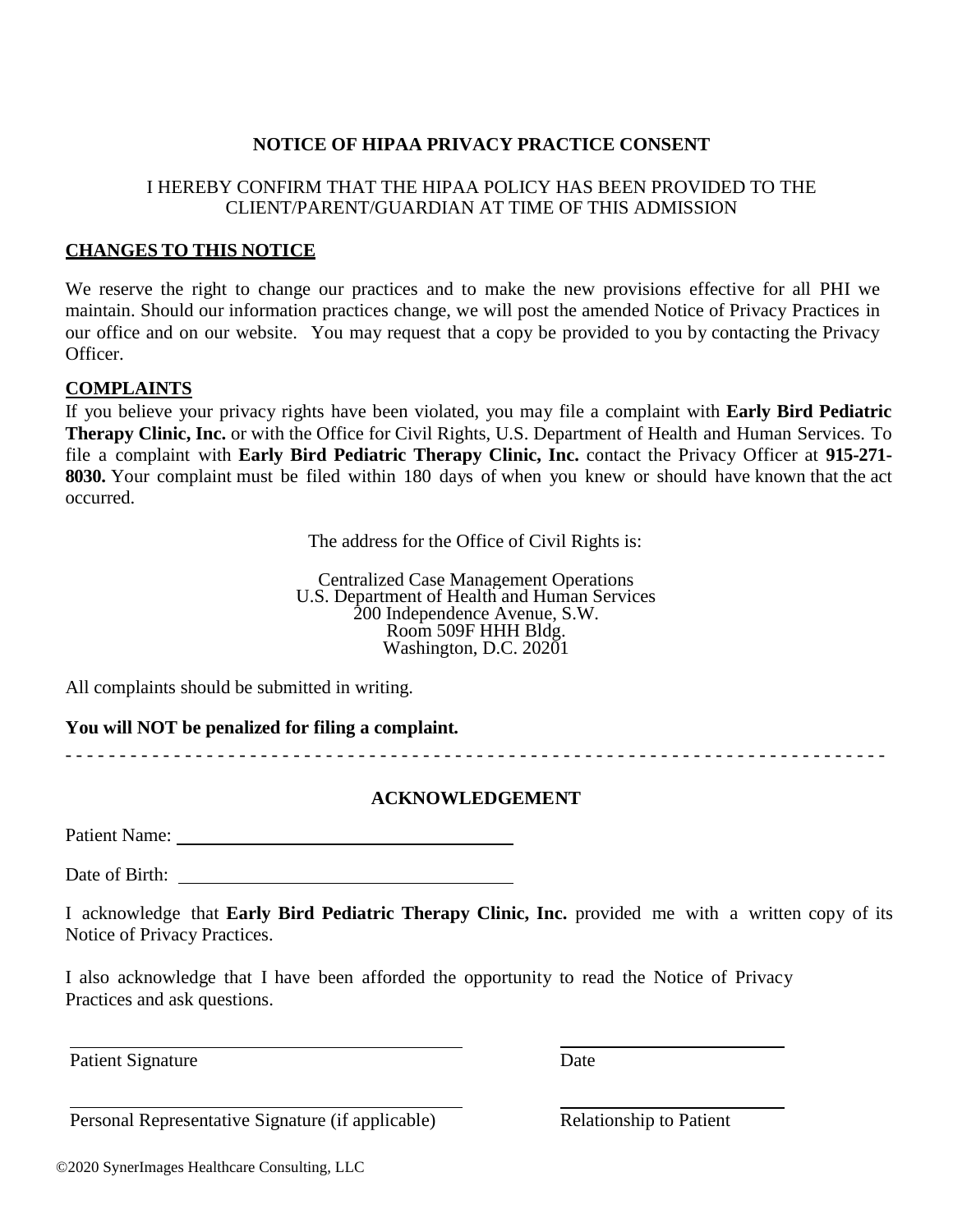### **SPEECH THERAPY COMPLIANT NOTICE ACKNOWLEDGEMENT**

As required by the Texas Administrative Code for Speech-Language Pathology and Audiology, article §741.45 regarding Consumer Information and Display of License, we hereby provide you with the following information on how to file a consumer complaint:

A person who provides speech-language pathology and/or audiology services to clients must be licensed, unless exempted by State law.

A consumer who wishes to file a complaint against an individual licensed by the applicable State Board may:

- 1. Visit at: <https://www.tdlr.texas.gov/complaints/>
- 2. Fax to: (512) 539-5698
- 3. Write and mail to:

#### **TDLR (ENFORCEMENT DIVISION) P.O. BOX 12157 AUSTIN, TX 78711-2157**

4. Write and deliver or courier to:

**TDLR 920 COLORADO ST AUSTIN, TX 78701-2332**

Speech Therapy Consumer Complaint information given to patient/guardian.

Name of patient [Please print name]

Signature of patient/parent/legal guardian Date

Signature of facility witness Date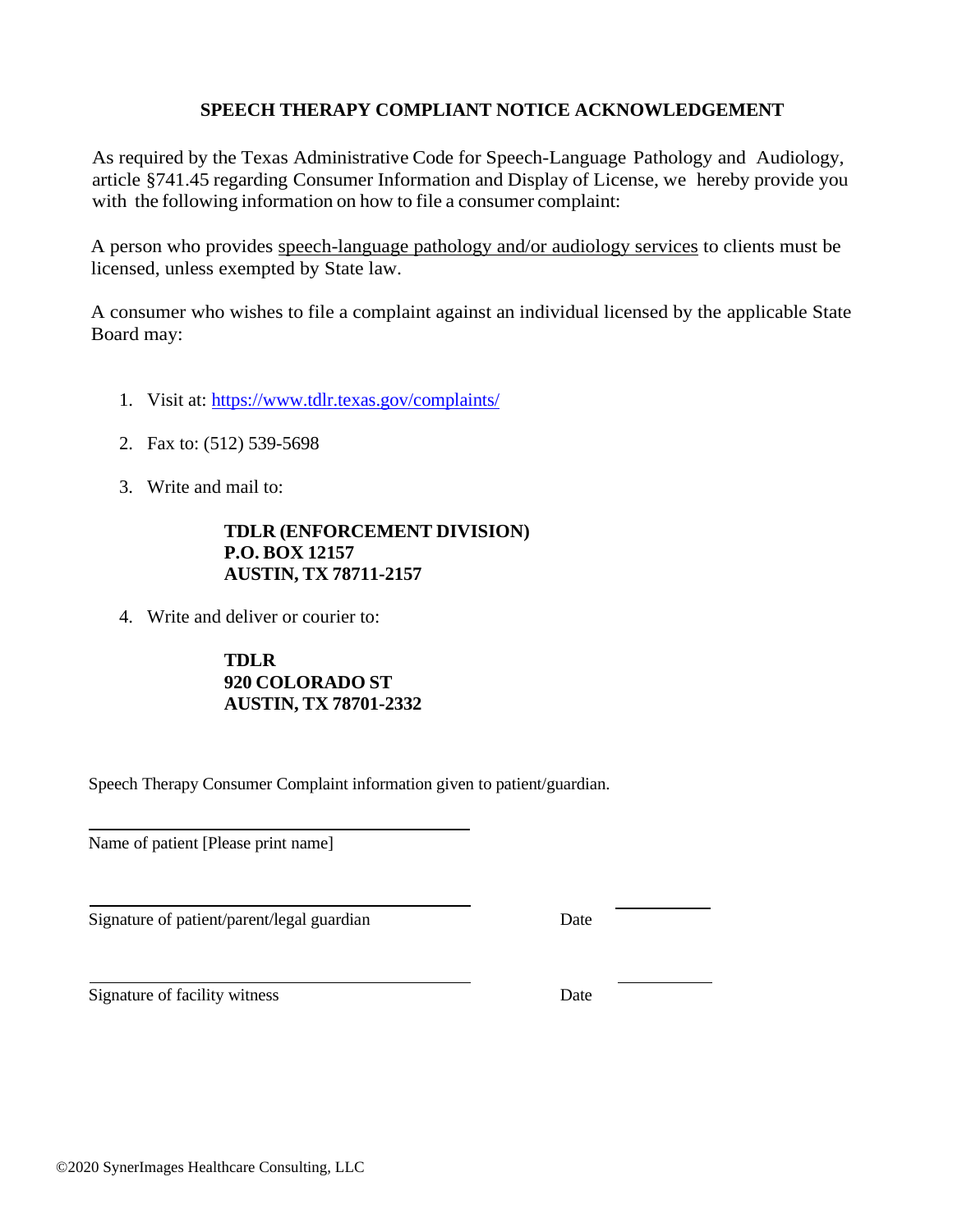#### **211 EMERGENCY DISASTER PROGRAM ASSISTANCE**

Please indicate who will be registering the client with 2-1-1 Emergency Disaster Services provided through the Texas Department of State Health Services.

| Patient/Parent/Guardian                            |
|----------------------------------------------------|
| Family Member/Power of Attorney                    |
| <b>Facility Representative</b>                     |
| I decline to register the patient for 211 services |
| Other:                                             |

\_\_\_\_\_\_\_\_\_\_\_\_\_\_\_\_\_\_\_\_\_\_\_\_\_\_\_\_\_\_\_\_\_ \_\_\_\_\_\_\_\_\_\_\_\_\_\_\_\_\_\_\_\_\_\_\_\_\_\_\_\_

\_\_\_\_\_\_\_\_\_\_\_\_\_\_\_\_\_\_\_\_\_\_\_\_\_\_\_\_\_\_\_\_\_ \_\_\_\_\_\_\_\_\_\_\_\_\_\_\_\_\_\_\_\_\_\_\_\_\_\_\_\_

Signature of Patient or Responsible Party Date

Signature of Facility Representative Date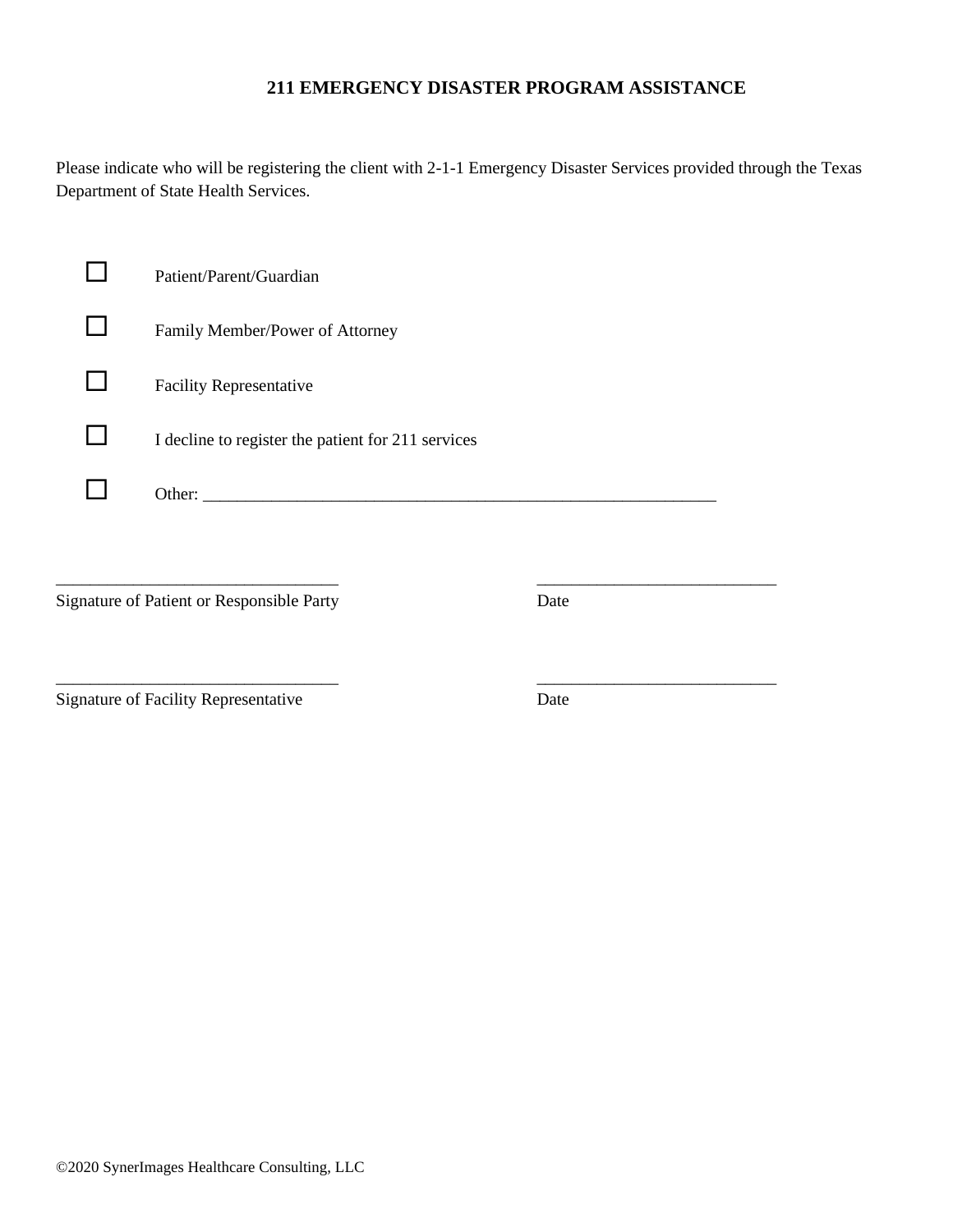#### **PATIENT CONTINUITY OF CARE AND RISK CLASSIFICATION FORM**

PATIENT NAME:  $\qquad \qquad \text{AGE:} \qquad \qquad \text{DATE OF BIRTH:}$ 

#### **ALLERGIES:**

- NO KNOWN DRUG ALLERGIES (NKDA)
- DRUG ALLERGIES:
- OTHER ALLERGIES: \_\_\_\_\_\_\_\_\_\_\_\_\_\_\_\_\_\_\_\_\_\_\_\_\_\_\_\_\_\_\_\_\_\_\_\_\_\_\_\_\_\_\_\_\_\_\_\_\_\_\_\_\_\_\_\_\_\_\_\_\_

| DATE: | <b>MEDICATION:</b> | DOSAGE/FREQUENCY/ROUTE<br>(ORAL, INJECTION, TOPICAL) | <b>SIGNATURE:</b> |
|-------|--------------------|------------------------------------------------------|-------------------|
|       |                    |                                                      |                   |
|       |                    |                                                      |                   |
|       |                    |                                                      |                   |
|       |                    |                                                      |                   |
|       |                    |                                                      |                   |
|       |                    |                                                      |                   |
|       |                    |                                                      |                   |

#### **PATIENT'S BLOOD TYPE: [CIRCLE PATIENT'S BLOOD TYPE]**

A + A- B+ B- AB+ AB- O+ O- NOT KNOWN

#### **ADVANCE DIRECTIVE PREFERENCE: [CHECK ONE ANSWER]**

THE PATIENT DOES NOT HAVE AN ADVANCE DIRECTIVE PREFERENCE

THE PATIENT DOES HAVE AN ADVANCE DIRECTIVE PREFERENCE (PROVIDE COPY TO CLINIC)

#### **EMERGENCYCONTACTS:**

| <b>NAME</b> | <b>PHONE NUMBER</b> | <b>RELATIONSHIP TO PATIENT</b> |
|-------------|---------------------|--------------------------------|
|             |                     |                                |
|             |                     |                                |
|             |                     |                                |

*To be completed by clinical personnel*: During disaster situations, therapy may be postponed for up to 8 hrs.- **level 1**; postponed for 9-48 hrs. **level 2**; postponed for 49-71 hrs. **level 3**; postponed for 72-96+ hrs. **level 4.**

**EMERGENCY CLASSIFICATION: [circle level] 1 2 3 4**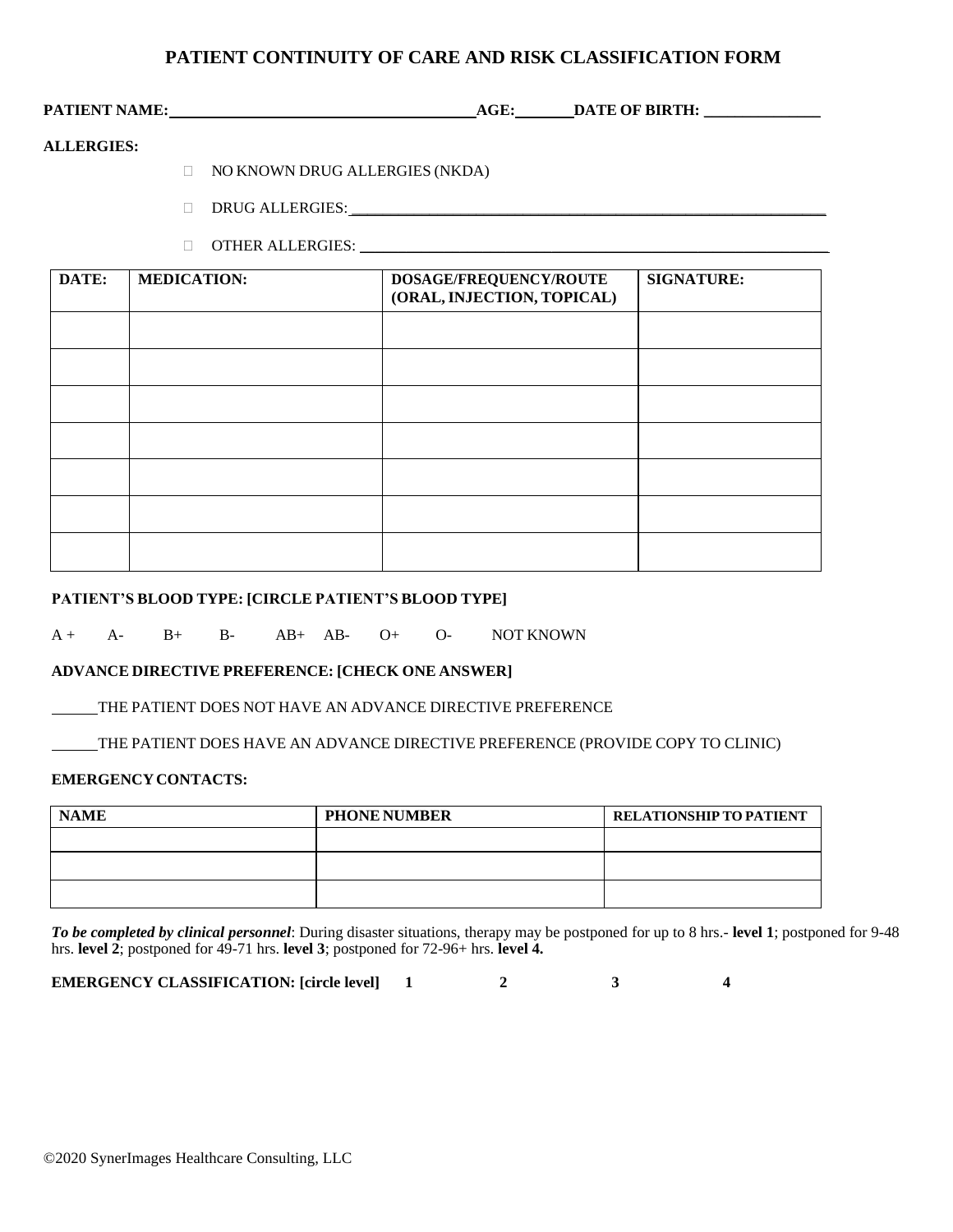

# **Medical History**

# **Demographic/Family History**

Child's Name (First, Middle, Last):

Date of Birth: 2008

How old is your child today?\_\_\_\_\_\_\_\_

Gender: Male/Female (circle one)

Mother's Name: 1988 Mother's Name:

Father's Name: Manual Manual Manual Manual Manual Manual Manual Manual Manual Manual Manual Manual Manual Manual Manual Manual Manual Manual Manual Manual Manual Manual Manual Manual Manual Manual Manual Manual Manual Manu

Brothers/Sisters Names and Ages (if only child, please write ONLY CHILD in box)

| <b>Name</b> | Age |
|-------------|-----|
|             |     |
|             |     |
|             |     |
|             |     |

Who lives in the home (include all siblings, family members, friends, step-parents, step-siblings if applicable):

What language(s) is/are primarily spoken in the home?

\_\_\_\_\_\_\_\_\_\_\_\_\_\_\_\_\_\_\_\_\_\_\_\_\_\_\_\_\_\_\_\_\_\_\_\_\_\_\_\_\_\_\_\_\_\_\_\_\_\_\_\_\_\_\_\_\_\_\_\_\_\_\_

What are your current concerns? **Example 2008**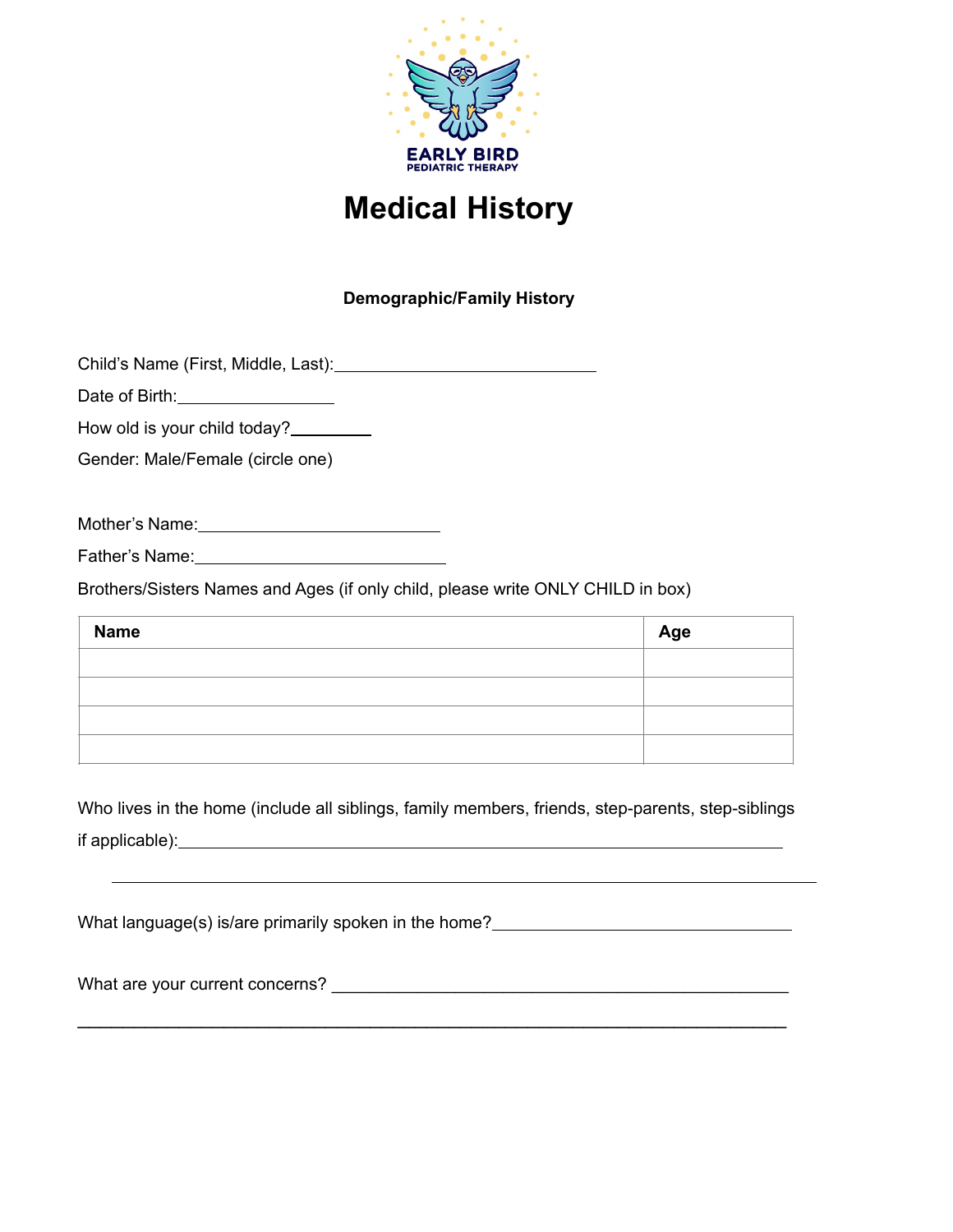

#### **Medical History**

| What was the length of pregnancy in weeks?                                                                                                                                                                                           |  |  |  |
|--------------------------------------------------------------------------------------------------------------------------------------------------------------------------------------------------------------------------------------|--|--|--|
| Any problems during pregnancy (medical, social, environmental): $\Box$ Yes $\Box$ No                                                                                                                                                 |  |  |  |
|                                                                                                                                                                                                                                      |  |  |  |
| Did child's mother use any medication used while pregnant: $\Box$ Yes $\Box$ No                                                                                                                                                      |  |  |  |
| If yes, please list: <u>and a set of the set of the set of the set of the set of the set of the set of the set of the set of the set of the set of the set of the set of the set of the set of the set of the set of the set of </u> |  |  |  |
| Did child's mother use any illicit drugs/alcohol while pregnant: $\Box$ Yes $\Box$ Nolf yes, please list:                                                                                                                            |  |  |  |
| How was baby delivered? (check one)                                                                                                                                                                                                  |  |  |  |
| □Vaginal □Emergency Cesarean Section □ □Scheduled Cesarean Section                                                                                                                                                                   |  |  |  |
| What was the child's weight/height when baby was born? Weight__________Height_______                                                                                                                                                 |  |  |  |
| Were there any medical problems with the child at the time of birth? $\square$ Yes $\square$ No                                                                                                                                      |  |  |  |
|                                                                                                                                                                                                                                      |  |  |  |
| Was the child admitted to the Neonatal Intensive Care Unit (NICU) after delivery? $\square$ Yes $\square$ No                                                                                                                         |  |  |  |
| If yes, please include reason for admission into NICU and how many days/weeks/months before<br>discharge: <u>www.community.community.community.com</u>                                                                               |  |  |  |
| Were there any difficulties with feeding? __ Yes __ No                                                                                                                                                                               |  |  |  |

#### **Developmental History**

If yes, please list:\_\_\_\_\_\_\_\_\_\_\_\_\_\_\_\_\_\_\_\_\_\_\_\_\_\_\_\_\_\_\_\_\_\_\_\_\_\_\_\_\_\_\_\_\_\_\_\_\_\_\_\_\_\_\_\_\_\_\_\_\_\_\_\_\_\_\_\_\_\_\_\_\_\_\_\_\_\_

| Drool                   | Yes<br>No  | <b>Breast Milk</b> | Yes<br>No  |
|-------------------------|------------|--------------------|------------|
| Drink from a bottle     | Yes<br>No  | Formula            | Yes<br>No. |
| <b>Babble Actively</b>  | Yes<br>No. | Baby Food          | Yes<br>No. |
| Suck thumb              | Yes<br>No. | Mashed table foods | No.<br>Yes |
| Use 2-3 words together  | Yes<br>No. | <b>Table Foods</b> | Yes<br>No. |
| Object to certain foods | Yes<br>No  | Modified diet:     |            |

Does your child do any of the following? Does your child currently drink/eat the following?

| Drool                   | Yes<br>No | <b>Breast Milk</b> | Yes<br>No |
|-------------------------|-----------|--------------------|-----------|
| Drink from a bottle     | Yes<br>No | Formula            | Yes<br>No |
| <b>Babble Actively</b>  | Yes<br>No | Baby Food          | Yes<br>No |
| Suck thumb              | Yes<br>No | Mashed table foods | Yes<br>No |
| Use 2-3 words together  | Yes<br>No | <b>Table Foods</b> | Yes<br>No |
| Object to certain foods | Yes<br>No | Modified diet:     |           |

Does your child understand the following? Check how your child lets you know what they want:

| A few words            | N٥ | Yes |
|------------------------|----|-----|
| Simple directions      | N٥ | Yes |
| Almost everything said | N٥ | Yes |
| Sentences              | N٥ | Yes |

\_Cries \_\_Makes a few sounds<br>\_Uses gestures \_\_Uses many words/ph Uses many words/phrases Uses a few words  $\overline{\phantom{a}}$  Says many words at one time

Says 2-3 words \_\_\_\_\_\_\_\_\_Uses long sentences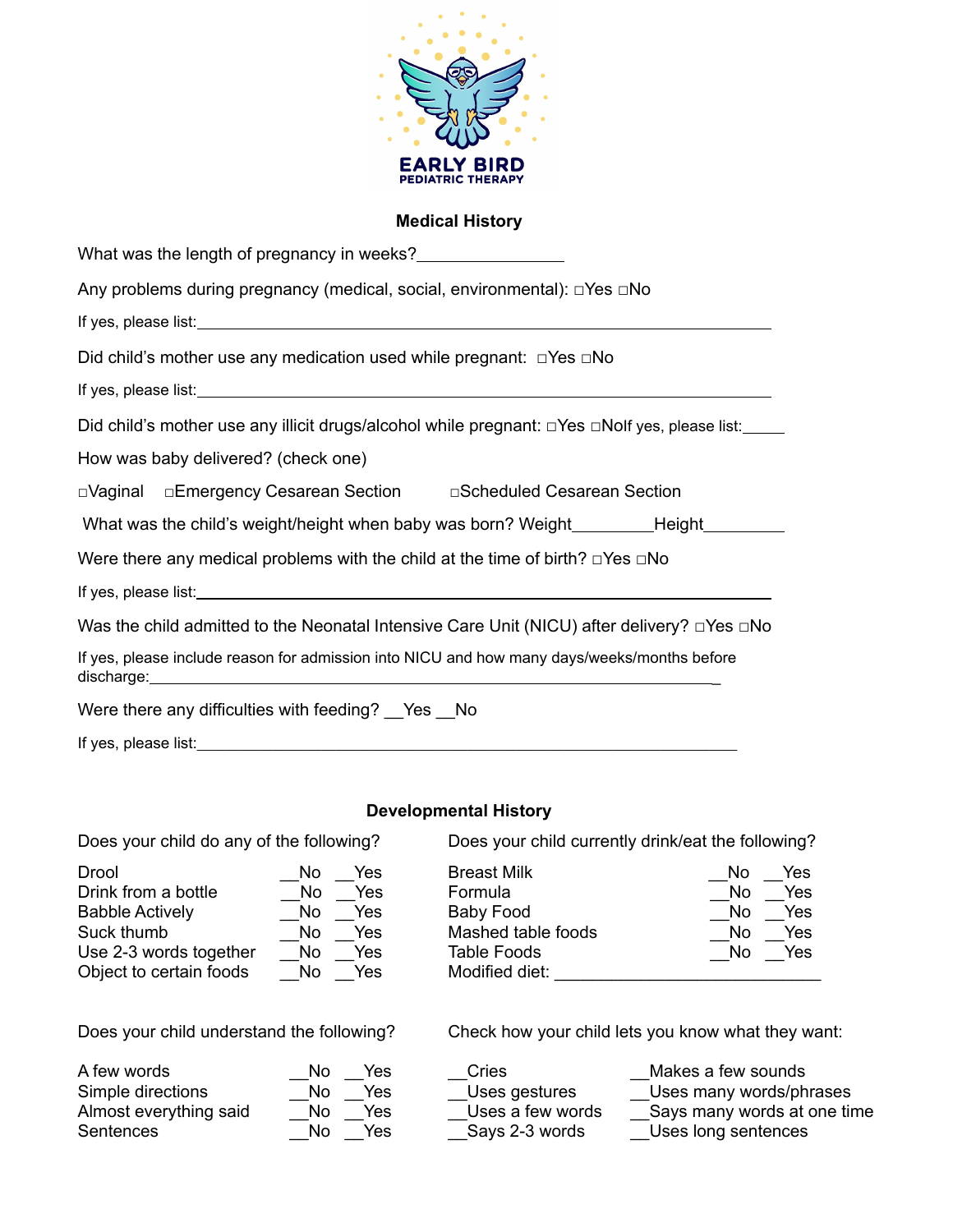

Please write age that child was able to do the following independently without parent's assistance (include months if possible), and write an **X** if child has *NOT* met milestone.

| Sit                                                                                     | Walk while holding onto objects       |
|-----------------------------------------------------------------------------------------|---------------------------------------|
| Roll                                                                                    | Walk without holding<br>onto anything |
| Crawl                                                                                   | <b>Kick Ball</b>                      |
| Stand while holding<br>onto object                                                      | Throw ball                            |
| Stand without<br>holding anything                                                       | Catch ball                            |
| <b>Remove Socks</b>                                                                     | <b>Finger Feed</b>                    |
| <b>Remove Shoes</b>                                                                     | Eats with utensils                    |
| <b>Remove Shirt</b>                                                                     | <b>Babble</b>                         |
| <b>Remove Pants</b>                                                                     | <b>Turn Towards Sound Source</b>      |
| Put on Socks                                                                            | Coo                                   |
| Put on Shirt                                                                            | <b>Babble</b>                         |
| Put on shoes                                                                            | Use simple words                      |
| <b>Tie Shoes</b>                                                                        | Use 3 word sentences                  |
| Draw basic strokes (I, +,<br>X, O                                                       | Put hands together (Clap)             |
| Draws simple shapes ( $\square$<br>$\Diamond$ $\blacktriangle$ $\blacktriangledown$ $)$ | Points to objects or people           |
| Write single letters                                                                    | Waives Hi and Bye                     |
| <b>Write Words</b>                                                                      | <b>Toilet Trained</b>                 |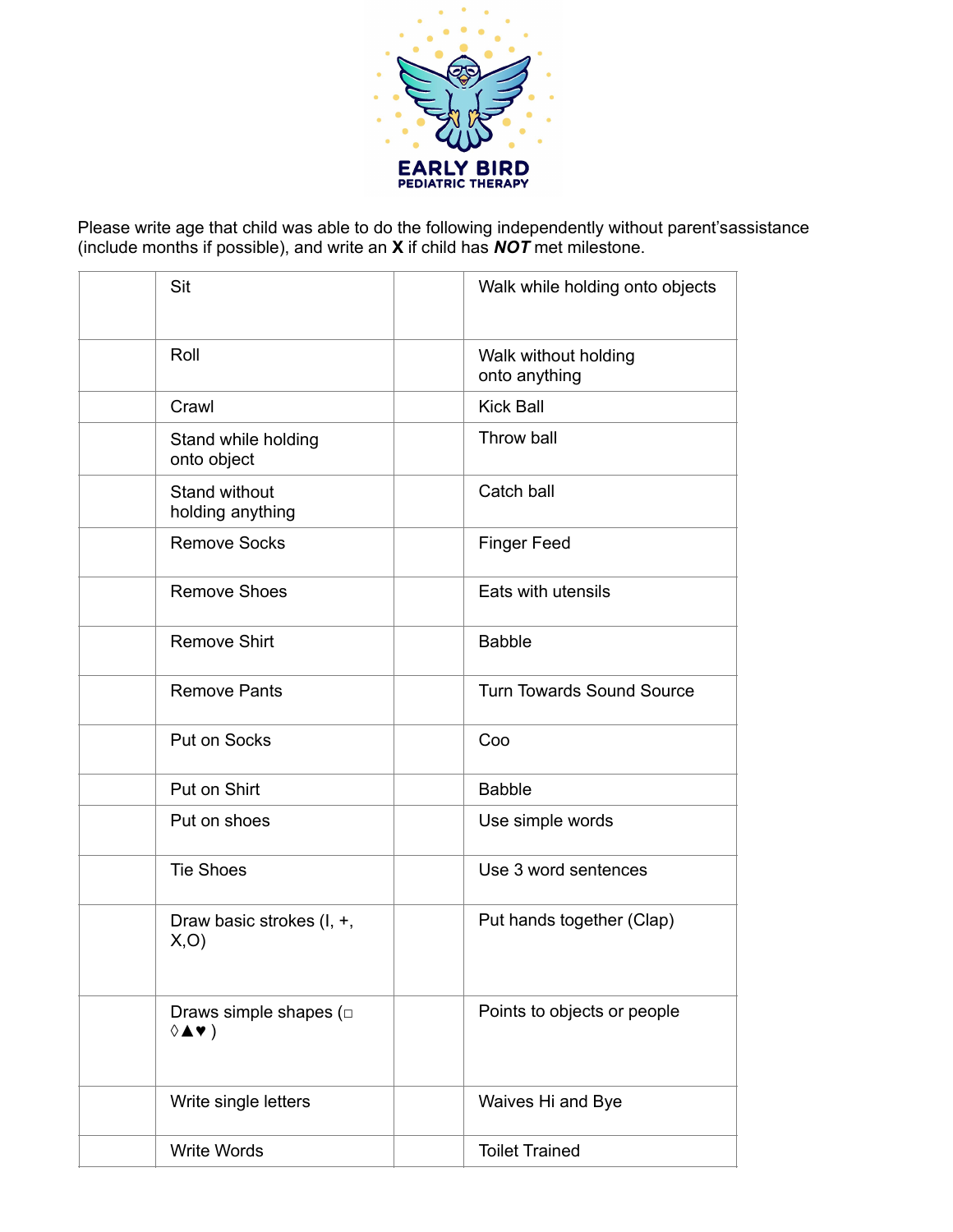

Has your child ever gained skills and lost them? □Yes □No

If yes, please list:

Please list all of child's diagnoses given by his PCP/Specialist (This includes physical, mental,and chronic diagnoses)

| <b>Diagnosis</b> | <b>Month/Year of Diagnosis</b> | <b>PCP/Specialist</b><br>whoDiagnosed |
|------------------|--------------------------------|---------------------------------------|
|                  |                                |                                       |
|                  |                                |                                       |
|                  |                                |                                       |
|                  |                                |                                       |

| When was last visit to his PCP? |
|---------------------------------|
|---------------------------------|

|  | Current Height: | <b>Current Weight:</b> |
|--|-----------------|------------------------|
|--|-----------------|------------------------|

Does your child have any on-going medical conditions? (required surgeries, implanted medical devices, etc...) □Yes □No

If yes, please list:

Is your child allergic to any food or medication? □Yes □No

If yes, please list:

Does your child have any dietary restrictions? (lactose intolerant, ketogenic diet, gluten intolerant, etc…)□Yes □No

If yes, please list:

Has your child ever had any surgeries? □Yes □No

If yes, please include surgery month/year:<br>
<u>If</u> yes, please include surgery month/year: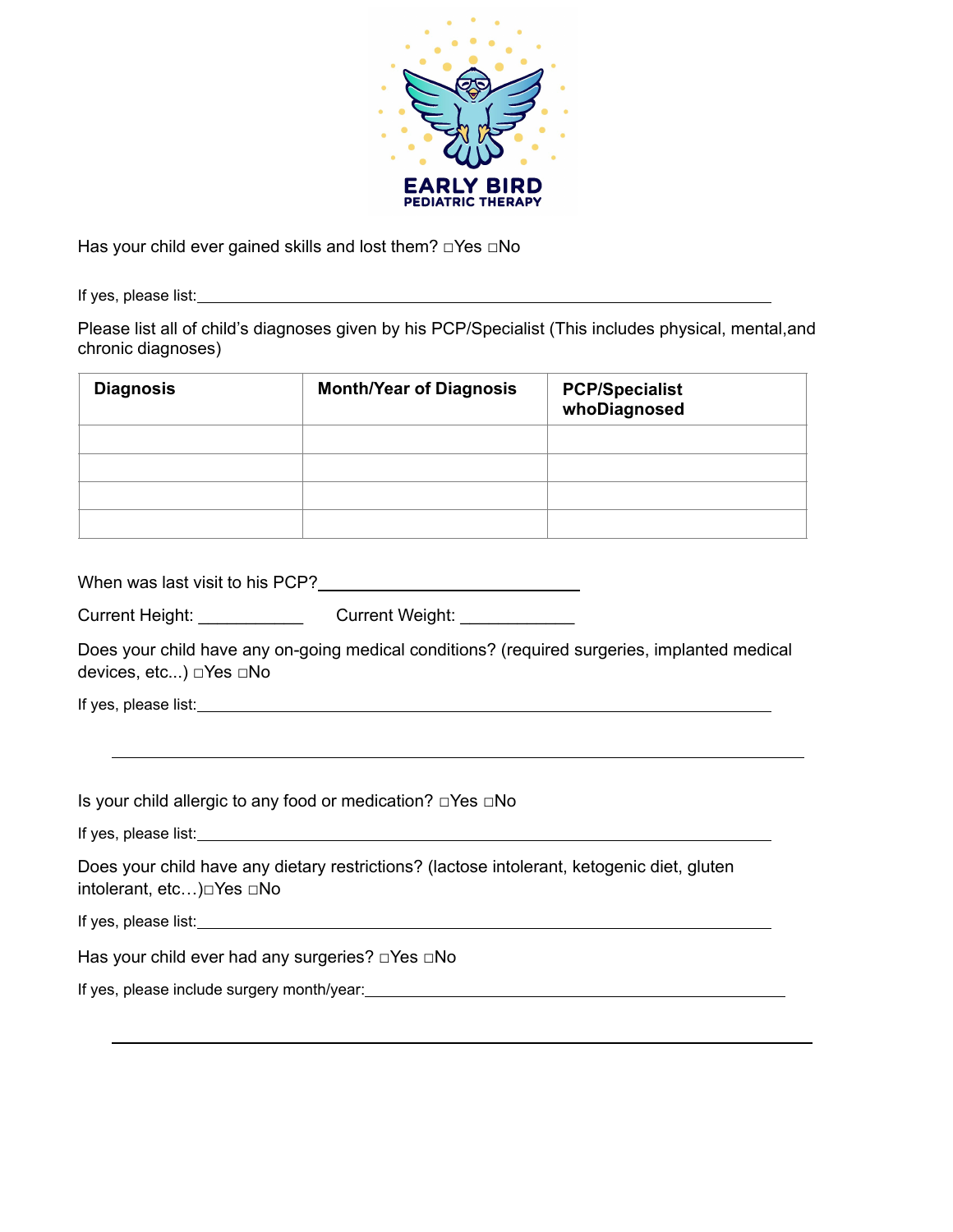

Does your child have history of seizures? □Yes □No

If yes, when was his/her last seizure:

Does your child use durable medical equipment (wheelchair, medical bed, crutches, etc…)? □Yes □No

If yes, please list:

Aside from PCP, does child receive services from a specialist? □Yes □No

If yes, please list:

| Name of Specialist | Specialist Type (ex.<br>Neurologist, allergy doctor, etc.) | Month/Year of Last Visit |
|--------------------|------------------------------------------------------------|--------------------------|
|                    |                                                            |                          |
|                    |                                                            |                          |
|                    |                                                            |                          |
|                    |                                                            |                          |

Has your child ever received occupational, physical, or speech therapy before? □Yes □No If yes, which therapy and month/year of last appointment:

Has your child ever received Early Childhood Intervention (ECI) services? □Yes □No

If yes, what month/year did your child start ECI services?

What month/year did your child stop ECI services?<br>
\_\_\_\_\_\_\_\_\_\_\_\_\_\_\_\_\_\_\_\_\_\_\_\_\_\_\_\_\_\_

Do any family members have a history of a learning disability or speech/language problems? Yes No

If yes, please list:  $\Box$ 

#### **Educational**

Does your child attend school? □Yes □No

**If yes, continue with the section. If no, please skip this section.**

What school does your child attend?

What grade is your child in?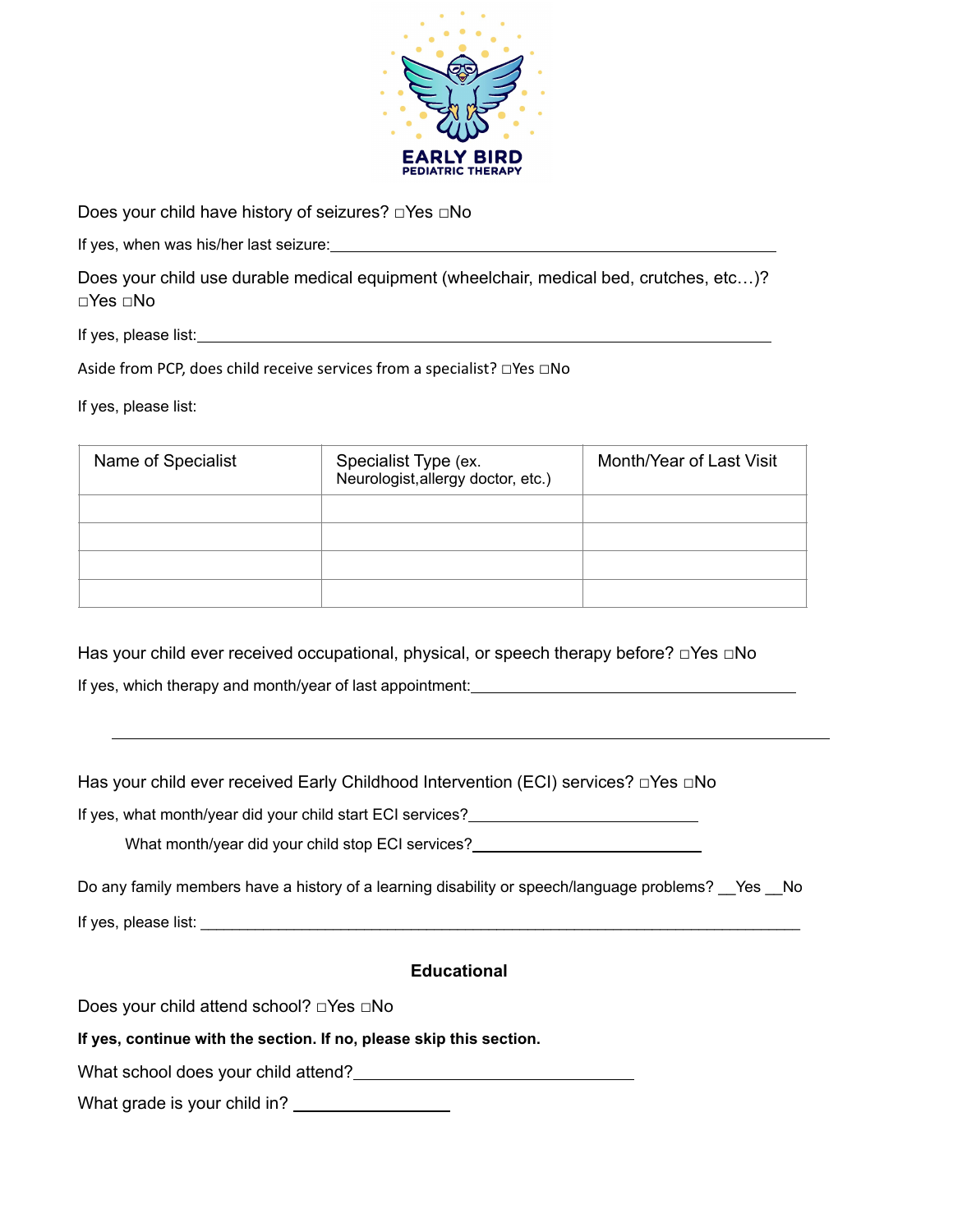

Has your child ever repeated a grade? □Yes □No

If yes, which grade(s):

What is child's primary language at school?<br>
<u>Example 2001</u>

Is your child receiving therapies at school? □Yes □No

If yes, please list therapies he/she is receiving and how often:<br>
<u>If</u> yes, please list therapies he/she is receiving and how often:

Is child enrolled in any special education services? □Yes □No

If yes, please list month/year of last ARD:

Please check of the following as it pertains to your child

| Does not do homework                  | Poor handwriting              | Poor reading skills                          |
|---------------------------------------|-------------------------------|----------------------------------------------|
| Noncompliant in class                 | Does not remain seated        | Excessive time to<br>complete<br>assignments |
| <b>Test Anxiety</b>                   | Easily distracted in<br>class | Poor spelling                                |
| Talks inappropriately<br>inclass      | Makes careless errors         | Poor math                                    |
| Forgets to<br>complete<br>assignments | Messy and<br>disorganized     | Aggressive with<br>othersat school           |

## **Hearing**

Has your child's hearing ever been tested? □Yes □No

If yes, when was last test completed (month/year):

What were the results?

Has your child ever had an ear infection? □Yes □No

If yes, please list month/year of last ear infection:

Has a doctor ever said that child as fluid in his/her ears? □Yes□NoHas

your child ever had tubes places in his/her ears? □Yes □No

If yes, please when?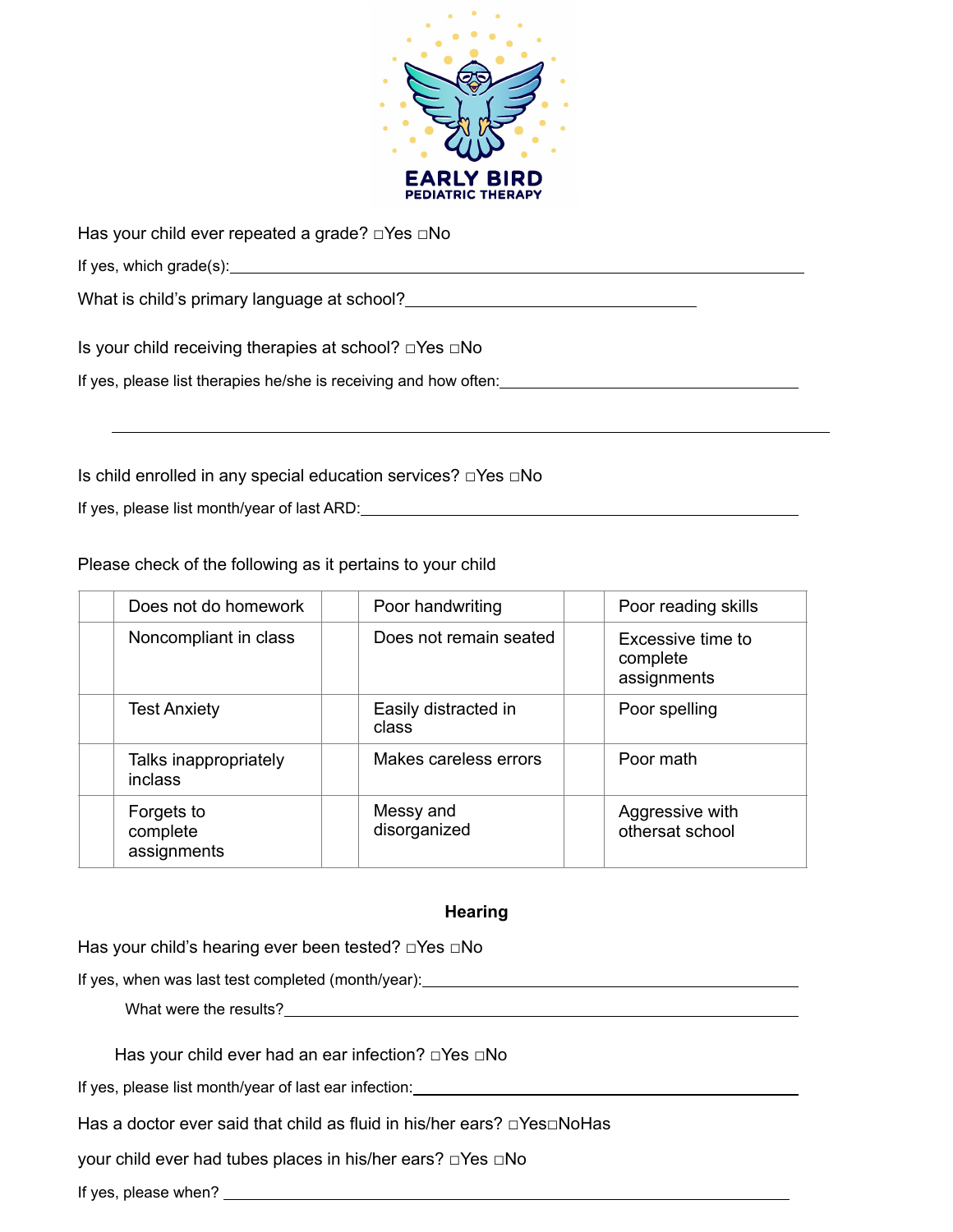

Have you ever had any concerns about your child's ability to hear normally? □Yes □No

If yes, please list concerns:

### **Vision**

When was your child's last vision exam (month/year)?

Does your child wear glasses? □Yes □No

Does your child have any other eye conditions (near-sighted, far-sighted, chronic eye conditions, etc)? □Yes □No

If yes, please list:

## **Social History**

With whom does your child live?

Does your child reside in another home more than 50% of the time? Yes No

If yes, with whom? \_\_\_\_\_\_\_\_\_\_\_\_\_\_\_\_\_\_\_\_\_\_\_\_\_\_\_\_\_\_\_\_\_\_\_\_\_\_\_\_\_\_\_\_\_\_\_\_\_\_\_\_\_\_\_\_\_\_

Please check off all that apply to your child:

#### **Social Interaction**

| No friends                                               | <b>Few Friends</b>               | Poor Sleep                                                             |
|----------------------------------------------------------|----------------------------------|------------------------------------------------------------------------|
| <b>Makes</b><br>friendseasily                            | Extremely<br>shyaround<br>others | Poor Appetite                                                          |
| Difficulty being<br>redirected (being<br>toldwhat to do) | Impulsive                        | Aggressive                                                             |
| Stubborn                                                 | Frequent<br>temper<br>outbursts  | Throws objects                                                         |
| <b>Destroys Toys</b>                                     | Not interested<br>inpeople       | Hard to separate<br>fromprimary<br>caregiver (ex.<br>Mother or father) |
| Wants to be<br>leftalone                                 | Self-<br>harming<br>behaviors    | Hits other people/animals                                              |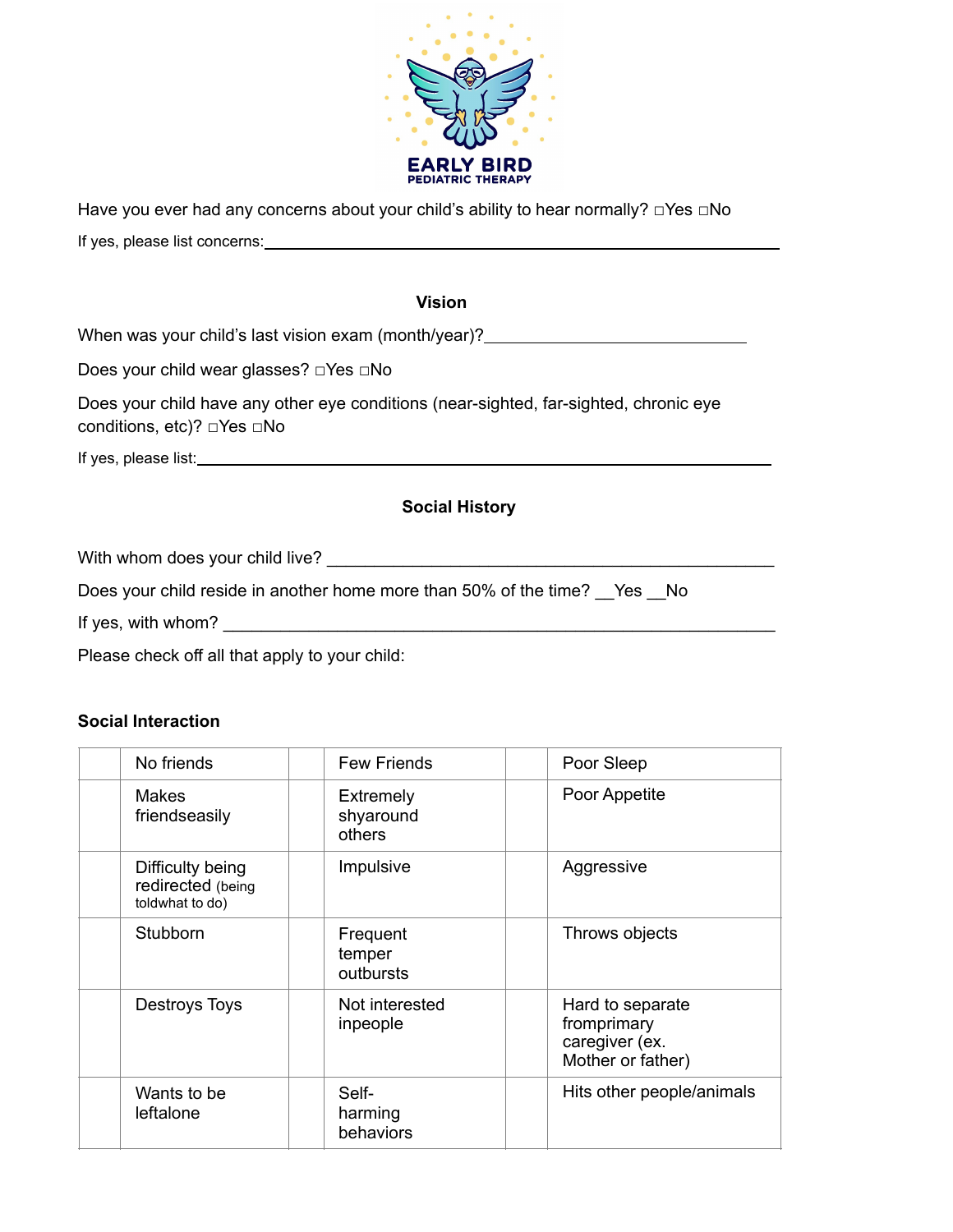

What concerns do you have regarding your child's development (Ex. Social Interactions, Communication, Play, Language, Self-Help Skills, and Behavior)?

What goals would you like your child to meet in therapy?

Does your child go by any nicknames?

What activities and/or toys does your child enjoy?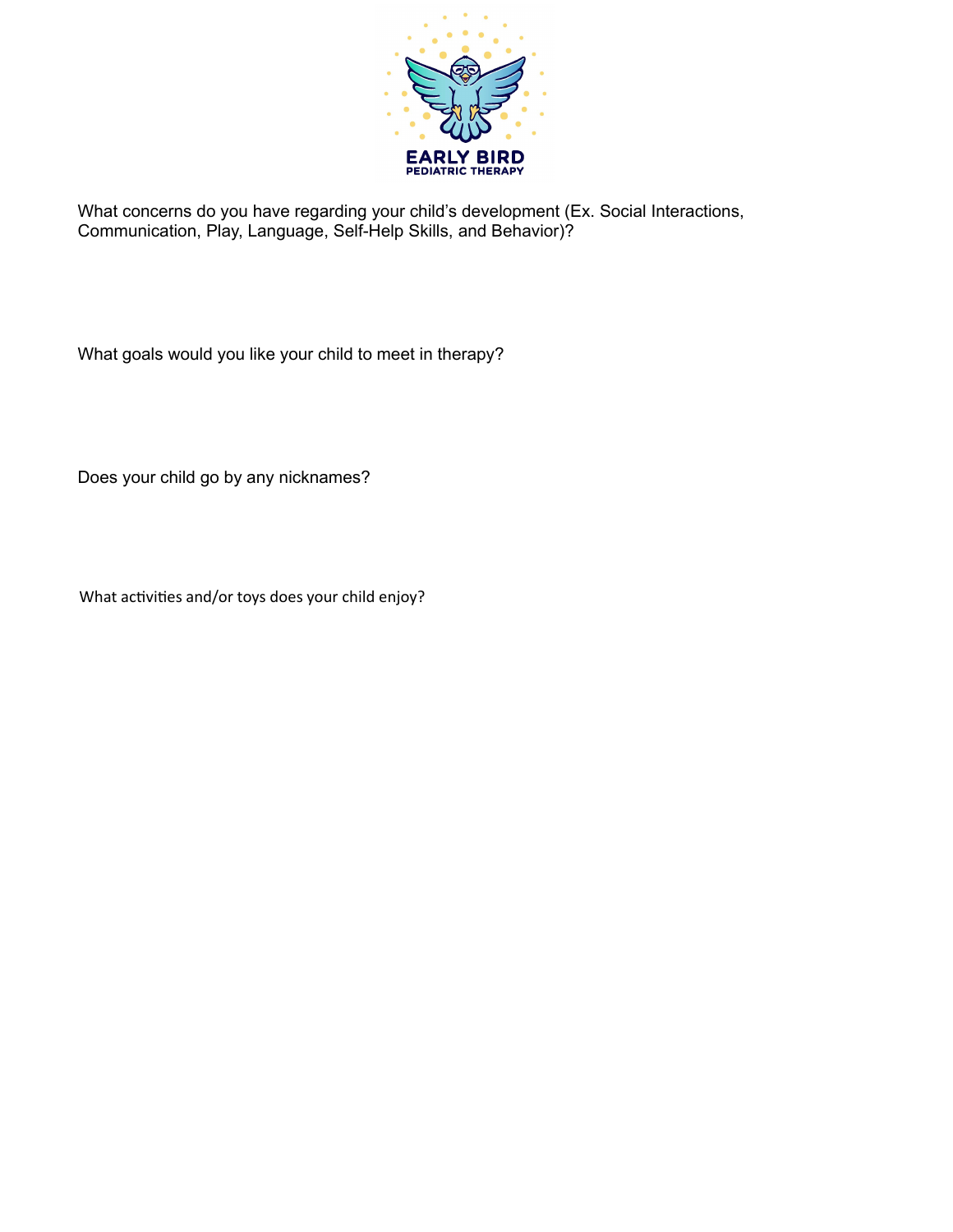# **AUTHORIZATION TO DISCLOSE PROTECTED HEALTH INFORMATION**



Developed for Texas Health & Safety Code § 181.154(d) effective June 2013

| TEXAS                                                                                                                                                                                                                                                                                                                                                                                                                                                                                                                                                                                                                                                                                        | Please read this entire form before signing and complete all the<br>sections that apply to your decisions relating to the disclosure<br>of protected health information. Covered entities as that term is<br>defined by HIPAA and Texas Health & Safety Code § 181.001 must<br>obtain a signed authorization from the individual or the individual's<br>legally authorized representative to electronically disclose that indi-<br>vidual's protected health information. Authorization is not required for<br>disclosures related to treatment, payment, health care operations, | <b>NAME OF PATIENT OR INDIVIDUAL</b><br>Last                                                                                                                              | First<br>Middle                                                                                                                                                                                                                                                                                                                                   |  |
|----------------------------------------------------------------------------------------------------------------------------------------------------------------------------------------------------------------------------------------------------------------------------------------------------------------------------------------------------------------------------------------------------------------------------------------------------------------------------------------------------------------------------------------------------------------------------------------------------------------------------------------------------------------------------------------------|-----------------------------------------------------------------------------------------------------------------------------------------------------------------------------------------------------------------------------------------------------------------------------------------------------------------------------------------------------------------------------------------------------------------------------------------------------------------------------------------------------------------------------------------------------------------------------------|---------------------------------------------------------------------------------------------------------------------------------------------------------------------------|---------------------------------------------------------------------------------------------------------------------------------------------------------------------------------------------------------------------------------------------------------------------------------------------------------------------------------------------------|--|
|                                                                                                                                                                                                                                                                                                                                                                                                                                                                                                                                                                                                                                                                                              | performing certain insurance functions, or as may be otherwise au-<br>thorized by law. Covered entities may use this form or any other                                                                                                                                                                                                                                                                                                                                                                                                                                            |                                                                                                                                                                           |                                                                                                                                                                                                                                                                                                                                                   |  |
|                                                                                                                                                                                                                                                                                                                                                                                                                                                                                                                                                                                                                                                                                              | form that complies with HIPAA, the Texas Medical Privacy Act, and                                                                                                                                                                                                                                                                                                                                                                                                                                                                                                                 |                                                                                                                                                                           |                                                                                                                                                                                                                                                                                                                                                   |  |
|                                                                                                                                                                                                                                                                                                                                                                                                                                                                                                                                                                                                                                                                                              | other applicable laws. Individuals cannot be denied treatment based<br>on a failure to sign this authorization form, and a refusal to sign this                                                                                                                                                                                                                                                                                                                                                                                                                                   |                                                                                                                                                                           |                                                                                                                                                                                                                                                                                                                                                   |  |
|                                                                                                                                                                                                                                                                                                                                                                                                                                                                                                                                                                                                                                                                                              | form will not affect the payment, enrollment, or eligibility for benefits.                                                                                                                                                                                                                                                                                                                                                                                                                                                                                                        |                                                                                                                                                                           |                                                                                                                                                                                                                                                                                                                                                   |  |
| <b>INFORMATION:</b>                                                                                                                                                                                                                                                                                                                                                                                                                                                                                                                                                                                                                                                                          | I AUTHORIZE THE FOLLOWING TO DISCLOSE THE INDIVIDUAL'S PROTECTED HEALTH                                                                                                                                                                                                                                                                                                                                                                                                                                                                                                           |                                                                                                                                                                           | <b>REASON FOR DISCLOSURE</b><br>(Choose only one option below)                                                                                                                                                                                                                                                                                    |  |
|                                                                                                                                                                                                                                                                                                                                                                                                                                                                                                                                                                                                                                                                                              | WHO CAN RECEIVE AND USE THE HEALTH INFORMATION?                                                                                                                                                                                                                                                                                                                                                                                                                                                                                                                                   |                                                                                                                                                                           | Treatment/continuing medical care<br>П.                                                                                                                                                                                                                                                                                                           |  |
|                                                                                                                                                                                                                                                                                                                                                                                                                                                                                                                                                                                                                                                                                              | Person/Organization Name Early Bird Pediatric Therapy Clinic, Inc.                                                                                                                                                                                                                                                                                                                                                                                                                                                                                                                |                                                                                                                                                                           | <b>Personal use</b><br>П.                                                                                                                                                                                                                                                                                                                         |  |
| Address                                                                                                                                                                                                                                                                                                                                                                                                                                                                                                                                                                                                                                                                                      | 2114 N Zaragoza Suite C1                                                                                                                                                                                                                                                                                                                                                                                                                                                                                                                                                          |                                                                                                                                                                           | <b>Billing or claims</b><br>П.                                                                                                                                                                                                                                                                                                                    |  |
| City                                                                                                                                                                                                                                                                                                                                                                                                                                                                                                                                                                                                                                                                                         | El Paso State Texas Zip Code 79938                                                                                                                                                                                                                                                                                                                                                                                                                                                                                                                                                |                                                                                                                                                                           | <b>Insurance</b><br>П.<br>Legal purposes<br>$\Box$                                                                                                                                                                                                                                                                                                |  |
| Phone                                                                                                                                                                                                                                                                                                                                                                                                                                                                                                                                                                                                                                                                                        | 915-271-8030<br>FAX 915-257-3051                                                                                                                                                                                                                                                                                                                                                                                                                                                                                                                                                  |                                                                                                                                                                           | <b>Disability determination</b><br>$\Box$                                                                                                                                                                                                                                                                                                         |  |
|                                                                                                                                                                                                                                                                                                                                                                                                                                                                                                                                                                                                                                                                                              | WHO CAN RECEIVE AND USE THE HEALTH INFORMATION?                                                                                                                                                                                                                                                                                                                                                                                                                                                                                                                                   |                                                                                                                                                                           | School<br>$\Box$                                                                                                                                                                                                                                                                                                                                  |  |
|                                                                                                                                                                                                                                                                                                                                                                                                                                                                                                                                                                                                                                                                                              |                                                                                                                                                                                                                                                                                                                                                                                                                                                                                                                                                                                   |                                                                                                                                                                           | Employment<br>$\Box$<br>Other the contract of the contract of the contract of the contract of the contract of the contract of the contract of the contract of the contract of the contract of the contract of the contract of the contract of the cont<br>П.                                                                                      |  |
| Address                                                                                                                                                                                                                                                                                                                                                                                                                                                                                                                                                                                                                                                                                      | the control of the control of the control of                                                                                                                                                                                                                                                                                                                                                                                                                                                                                                                                      |                                                                                                                                                                           |                                                                                                                                                                                                                                                                                                                                                   |  |
| City                                                                                                                                                                                                                                                                                                                                                                                                                                                                                                                                                                                                                                                                                         | ___________________________State _______________________Zip Code ______________                                                                                                                                                                                                                                                                                                                                                                                                                                                                                                   |                                                                                                                                                                           |                                                                                                                                                                                                                                                                                                                                                   |  |
| Phone                                                                                                                                                                                                                                                                                                                                                                                                                                                                                                                                                                                                                                                                                        |                                                                                                                                                                                                                                                                                                                                                                                                                                                                                                                                                                                   |                                                                                                                                                                           |                                                                                                                                                                                                                                                                                                                                                   |  |
|                                                                                                                                                                                                                                                                                                                                                                                                                                                                                                                                                                                                                                                                                              | WHAT INFORMATION CAN BE DISCLOSED? Complete the following by indicating those items that you want disclosed. The signature of a minor<br>patient is required for the release of some of these items. If all health information is to be released, then check only the first box.                                                                                                                                                                                                                                                                                                  |                                                                                                                                                                           |                                                                                                                                                                                                                                                                                                                                                   |  |
| П<br>All health<br>$\Box$<br>Physician's Orders<br>$\Box$<br>Progress Notes<br>П<br>Pathology Reports                                                                                                                                                                                                                                                                                                                                                                                                                                                                                                                                                                                        | History/Physical Exam<br><b>Patient Allergies</b><br>Discharge Summary<br>$\Box$ Billing Information                                                                                                                                                                                                                                                                                                                                                                                                                                                                              | $\Box$<br><b>Past/Present Medications</b><br>$\Box$<br><b>Operation Reports</b><br>$\Box$<br><b>Diagnostic Test Reports</b><br>$\mathbb{R}$<br>Radiology Reports & Images | $\Box$<br>Lab Results<br>П.<br><b>Consultation Reports</b><br>$\Box$<br><b>EKG/Cardiology Reports</b><br>$\Box$<br>Other the contract of the contract of the contract of the contract of the contract of the contract of the contract of the contract of the contract of the contract of the contract of the contract of the contract of the cont |  |
|                                                                                                                                                                                                                                                                                                                                                                                                                                                                                                                                                                                                                                                                                              | Your initials are required to release the following information:                                                                                                                                                                                                                                                                                                                                                                                                                                                                                                                  |                                                                                                                                                                           |                                                                                                                                                                                                                                                                                                                                                   |  |
|                                                                                                                                                                                                                                                                                                                                                                                                                                                                                                                                                                                                                                                                                              | Mental Health Records (excluding psychotherapy notes)<br>Drug, Alcohol, or Substance Abuse Records                                                                                                                                                                                                                                                                                                                                                                                                                                                                                | Genetic Information (including Genetic Test Results)<br><b>HIV/AIDS Test Results/Treatment</b>                                                                            |                                                                                                                                                                                                                                                                                                                                                   |  |
|                                                                                                                                                                                                                                                                                                                                                                                                                                                                                                                                                                                                                                                                                              | or permission is withdrawn; or the following specific date (optional): Month                                                                                                                                                                                                                                                                                                                                                                                                                                                                                                      |                                                                                                                                                                           | EFFECTIVE TIME PERIOD. This authorization is valid until the earlier of the occurrence of the death of the individual; the individual reach- ing the age of majority;<br>Day<br>Year                                                                                                                                                              |  |
| RIGHT TO REVOKE: I understand that I can withdraw my permission at any time by giving written notice stating my intent to revoke this au- thorization to the<br>person or organization named under "WHOCAN RECEIVE AND USE THE HEALTH INFORMATION." I understand that prior actions taken in reliance on<br>this authorization by entities that had permission to access my health information will not be affected.                                                                                                                                                                                                                                                                         |                                                                                                                                                                                                                                                                                                                                                                                                                                                                                                                                                                                   |                                                                                                                                                                           |                                                                                                                                                                                                                                                                                                                                                   |  |
| SIGNATURE AUTHORIZATION: I have read this form and agree to the uses and disclosures of the information as described. I un- derstand that refusing<br>to sign this form does not stop disclosure of health information that has occurred prior to revocation or that is otherwise permitted by law without<br>my specific authorization or permission, including disclosures to covered entities as provid- ed by Texas Health & Safety Code § 181.154(c) and/or<br>45 C.F.R. § 164.502(a)(1). I understand that information disclosed pursu- ant to this authorization may be subject to re-disclosure by the recipient and may<br>no longer be protected by federal or state privacy laws. |                                                                                                                                                                                                                                                                                                                                                                                                                                                                                                                                                                                   |                                                                                                                                                                           |                                                                                                                                                                                                                                                                                                                                                   |  |
| <b>SIGNATURE X</b>                                                                                                                                                                                                                                                                                                                                                                                                                                                                                                                                                                                                                                                                           |                                                                                                                                                                                                                                                                                                                                                                                                                                                                                                                                                                                   |                                                                                                                                                                           |                                                                                                                                                                                                                                                                                                                                                   |  |
|                                                                                                                                                                                                                                                                                                                                                                                                                                                                                                                                                                                                                                                                                              | Signature of Individual or Individual's Legally Authorized Representative                                                                                                                                                                                                                                                                                                                                                                                                                                                                                                         |                                                                                                                                                                           | Date                                                                                                                                                                                                                                                                                                                                              |  |
|                                                                                                                                                                                                                                                                                                                                                                                                                                                                                                                                                                                                                                                                                              | Printed name of legally authorized representative (if applicable): _<br>If representative, specify relationship to the individual: "Parent of minor                                                                                                                                                                                                                                                                                                                                                                                                                               | Guardian                                                                                                                                                                  | Other                                                                                                                                                                                                                                                                                                                                             |  |
|                                                                                                                                                                                                                                                                                                                                                                                                                                                                                                                                                                                                                                                                                              | reproductive care, sexually transmitted diseases, and drug, alcohol or substance abuse, and mental health treatment (See, e.g., Tex. Fam. Code § 32.003).                                                                                                                                                                                                                                                                                                                                                                                                                         |                                                                                                                                                                           | A minor individual's signature is required for the release of certain types of information, including for example, the release of information related to cer- tain types of                                                                                                                                                                       |  |

**SIGNATURE X**

*Signature* **of Minor Individual Date Control of Minor Individual Date Date Control of Minor Individual Date**